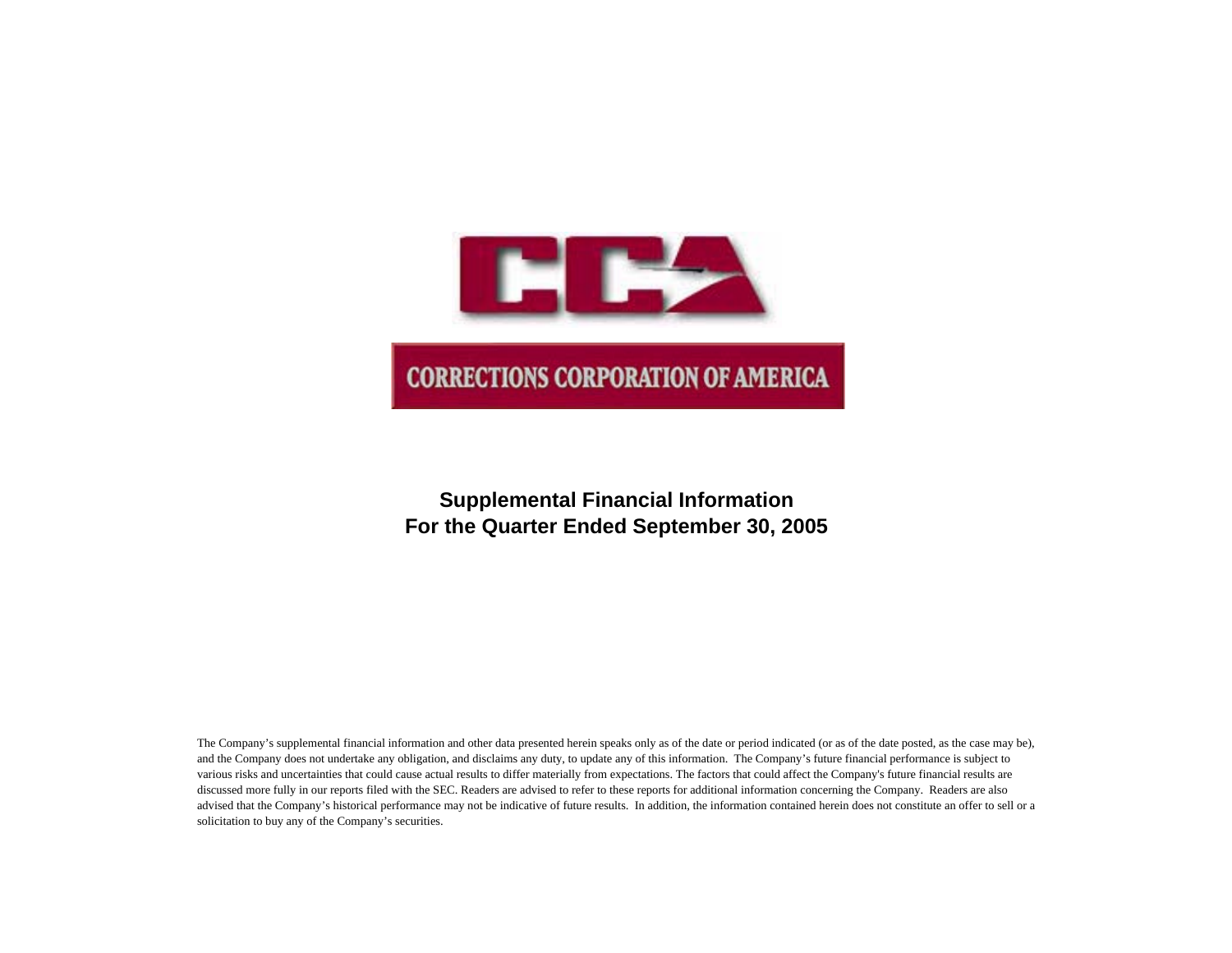# **CORRECTIONS CORPORATION OF AMERICA**

**Supplemental Financial Information For the Quarter Ended September 30, 2005**

## **TABLE OF CONTENTS**

| Consolidated Balance Sheets <b>Consolidated</b> Balance Sheets <b>Consolidated</b> Balance Sheets <b>Consolidated</b> Balance Sheets <b>Consolidated</b> 1 |  |
|------------------------------------------------------------------------------------------------------------------------------------------------------------|--|
| Consolidated Statements of Operations <b>CONSUMER 2</b>                                                                                                    |  |
| Reconciliation of Basic to Diluted Earnings Per Share 5                                                                                                    |  |
| Selected Financial Information 6                                                                                                                           |  |
| Analysis of Outstanding Debt 9                                                                                                                             |  |
| Selected Operating Ratios 2008 2009 10                                                                                                                     |  |
| Facility Portfolio 11                                                                                                                                      |  |
| Diversification of Revenue 17                                                                                                                              |  |
| Research Coverage / Credit Ratings – 18                                                                                                                    |  |

John D. Ferguson, President and CEO Irving E. Lingo, Jr., Chief Financial Officer 10 Burton Hills Boulevard Nashville, TN 37215 Tel.: (615) 263-3000 Fax: (615) 263-3010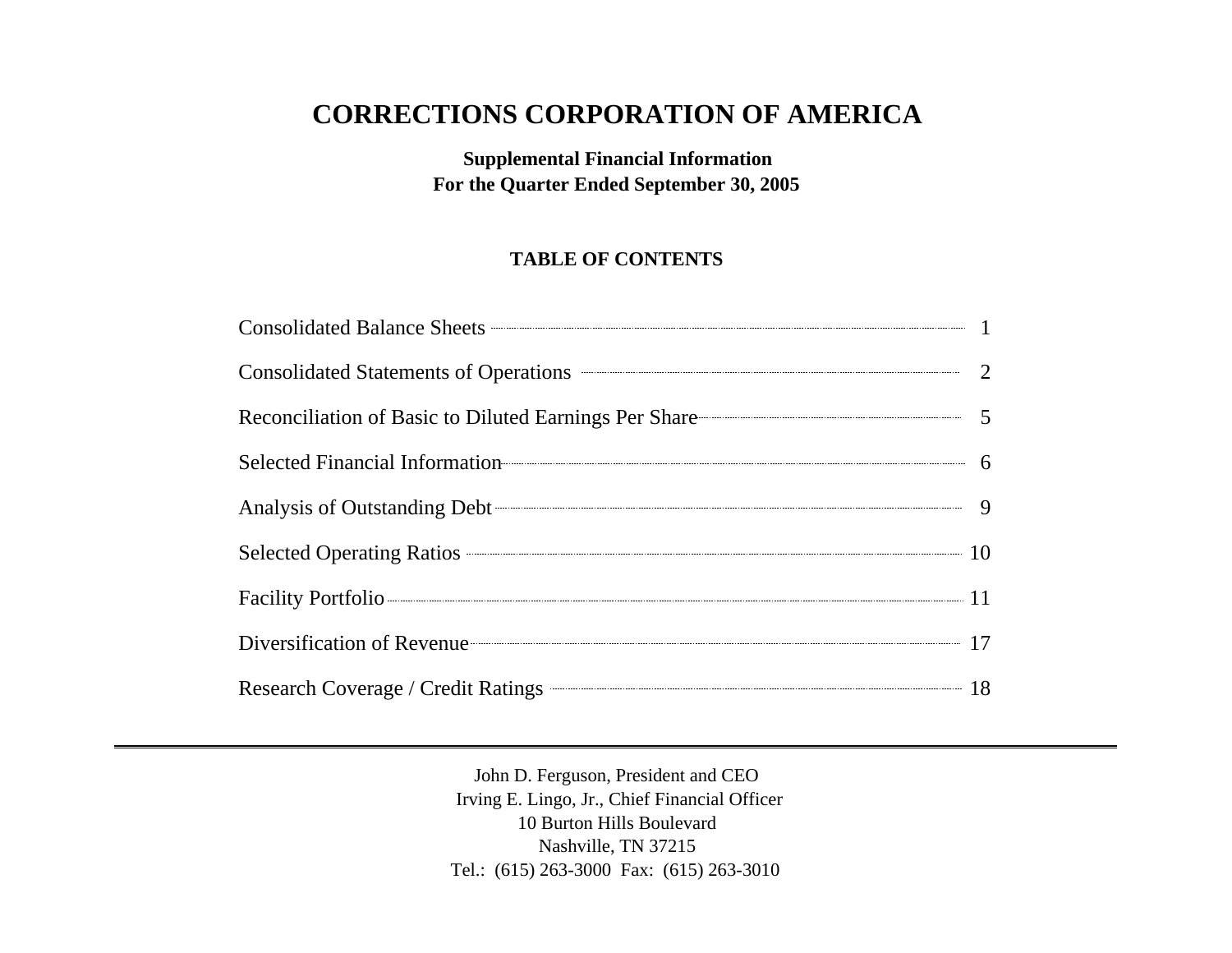## **CONSOLIDATED BALANCE SHEETS**

|                                             | September 30,          | <b>June 30,</b>          | March 31,               | December 31,           | September 30,          |
|---------------------------------------------|------------------------|--------------------------|-------------------------|------------------------|------------------------|
| <b>ASSETS</b>                               | 2005                   | 2005                     | 2005                    | 2004                   | 2004                   |
| Cash and cash equivalents                   | $\mathbb{S}$<br>66,402 | $\sqrt{\ }$<br>45,951    | $\mathsf{\$}$<br>48,407 | $\mathbb{S}$<br>50,938 | $\mathbb{S}$<br>60,010 |
| Restricted cash                             | 11,182                 | 11,094                   | 11,021                  | 12,965                 | 12,912                 |
| Investments                                 | 8,897                  | 8,816                    | 8,744                   | 8,686                  | 8,641                  |
| Accounts receivable, net of allowance       | 173,787                | 173,023                  | 150,253                 | 156,653                | 157,650                |
| Deferred tax assets                         | 38,365                 | 50,271                   | 56,756                  | 56,410                 | 51,662                 |
| Prepaid expenses and other current assets   | 18,816                 | 26,456                   | 18,830                  | 16,636                 | 15,791                 |
| Total current assets                        | 317,449                | 315,611                  | 294,011                 | 302,288                | 306,666                |
| Property and equipment, net                 | 1,691,009              | 1,677,577                | 1,665,162               | 1,660,010              | 1,650,434              |
| Investment in direct financing lease        | 16,520                 | 16,713                   | 16,899                  | 17,073                 | 17,255                 |
| Goodwill                                    | 15,425                 | 15,425                   | 15,425                  | 15,563                 | 15,563                 |
| Other assets                                | 24,862                 | 26,619                   | 26,875                  | 28,144                 | 29,926                 |
| Total assets                                | 2,065,265              | 2,051,945<br>\$          | 2,018,372               | 2,023,078              | 2,019,844              |
| <b>LIABILITIES AND STOCKHOLDERS' EQUITY</b> |                        |                          |                         |                        |                        |
| Accounts payable and accrued expenses       | \$<br>159,741          | 170,420<br>$\mathcal{S}$ | 152,139<br>\$           | 146,876<br>\$          | \$<br>178,261          |
| Income tax payable                          | 2,032                  | 2,058                    | 6,404                   | 22,207                 | 2,572                  |
| Current portion of long-term debt           | 21,871                 | 21,883                   | 2,014                   | 3,182                  | 3,220                  |
| Total current liabilities                   | 183,644                | 194,361                  | 160,557                 | 172,265                | 184,053                |
| Long-term debt, net of current portion      | 964,236                | 964,694                  | 985,166                 | 999,113                | 999,868                |
| Deferred tax liabilities                    | 8,777                  | 9,381                    | 9,701                   | 14,132                 | 17,668                 |
| Other liabilities                           | 20,843                 | 21,083                   | 21,408                  | 21,574                 | 21,673                 |
| <b>Total liabilities</b>                    | 1,177,500              | 1,189,519                | 1,176,832               | 1,207,084              | 1,223,262              |
| Commitments and contingencies               |                        |                          |                         |                        |                        |
| Common stock - \$0.01 par value             | 396                    | 394                      | 391                     | 354                    | 352                    |
| Additional paid-in capital                  | 1,501,592              | 1,497,955                | 1,492,238               | 1,451,885              | 1,447,685              |
| Deferred compensation                       | (6, 431)               | (7, 338)                 | (7,641)                 | (1,736)                | (2,019)                |
| Retained deficit                            | (607,792)              | (628, 585)               | (643, 448)              | (634, 509)             | (649, 436)             |
| Total stockholders' equity                  | 887,765                | 862,426                  | 841,540                 | 815,994                | 796,582                |
| Total liabilities and stockholders' equity  | 2,065,265              | 2,051,945<br>\$.         | 2,018,372<br>\$.        | 2,023,078              | 2,019,844<br>\$.       |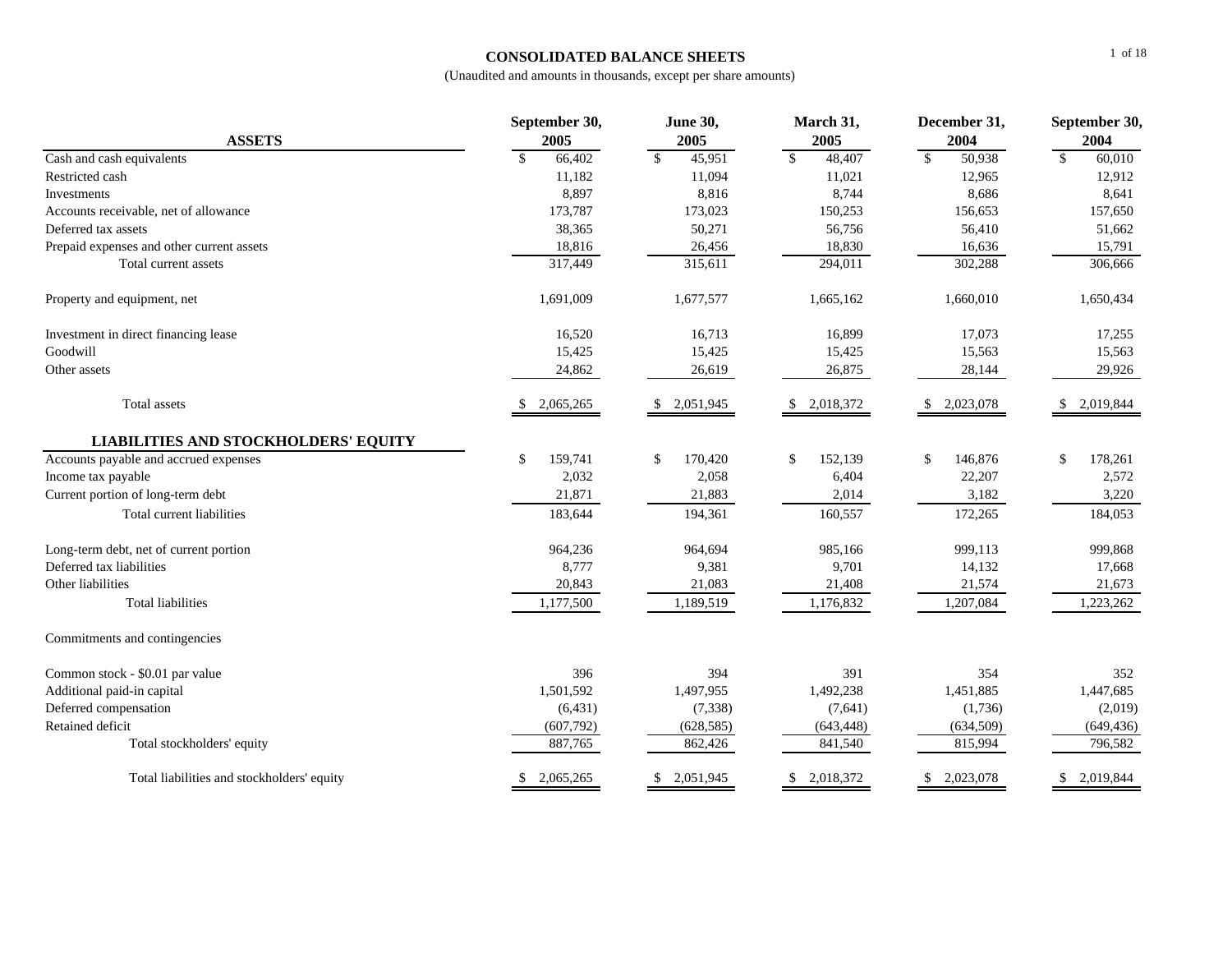#### **CONSOLIDATED STATEMENTS OF OPERATIONS**

| September 30,<br>September 30,<br>2005<br>2004<br>2005<br>2004<br><b>REVENUE:</b><br>Management:<br>Federal<br>\$<br>118,511<br>\$<br>108,849<br>\$<br>341,565<br>\$<br>318.174<br>149,207<br>137,895<br>424,645<br>409,437<br>State<br>Local<br>20,313<br>20,621<br>59,473<br>59,540<br>11,070<br>35,450<br>32,902<br>Other<br>11,947<br>299,978<br>278,435<br>861,133<br>820,053<br>Total management revenue<br>3,254<br>5,298<br>11,123<br>14,687<br>Transportation<br>999<br>971<br>2,955<br>2,874<br>Rental<br>100<br>232<br>278<br>Other<br>136<br>304,367<br>284,804<br>875,443<br>837,892<br><b>EXPENSES:</b><br>Operating:<br>Facility fixed<br>166,292<br>157,730<br>490,156<br>461,576<br>Facility variable<br>54,695<br>51,648<br>157,746<br>152,170<br>4,952<br>16,208<br>19,734<br>Transportation<br>6,446<br>Other<br>67<br>210<br>243<br>586<br>216,034<br>664,353<br>226,006<br>634,066<br>Total operating expenses<br>General and administrative<br>40,477<br>35,350<br>14,352<br>12,328<br>Depreciation and amortization<br>15,315<br>13,969<br>44,132<br>39,950<br>242,331<br>255,673<br>748,962<br>709,366<br><b>OPERATING INCOME</b><br>48,694<br>42,473<br>126,481<br>128,526<br><b>OTHER (INCOME) EXPENSE:</b><br>15,273<br>16,831<br>48,245<br>51,809<br>Interest expense, net<br>Expenses associated with debt refinancing and recapitalization transactions<br>35,269<br>101<br>239<br>240<br>494<br>Other (income) expenses<br>191<br>83,754<br>52,404<br>15,464<br>17,070<br>INCOME FROM CONTINUING OPERATIONS BEFORE INCOME TAXES<br>33,230<br>42,727<br>76,122<br>25,403<br>(12, 437)<br>(8,769)<br>(15, 817)<br>(29, 412)<br>Income tax expense<br><b>INCOME FROM CONTINUING OPERATIONS</b><br>20,793<br>16,634<br>26,910<br>46,710<br>374<br>(193)<br>906<br>Income (loss) from discontinued operations, net of taxes<br><b>NET INCOME</b><br>20,793<br>17,008<br>26,717<br>47,616<br>Distributions to preferred stockholders<br>(1, 462)<br>$\sim$<br>$\overline{\phantom{a}}$<br>NET INCOME AVAILABLE TO COMMON STOCKHOLDERS<br>20,793<br>17,008<br>26,717<br>\$<br>\$<br>46,154<br>-S<br><b>BASIC EARNINGS PER SHARE</b><br>0.53<br>0.49<br>0.70<br>\$<br>S.<br>1.32 |                                   | For the Three Months Ended |            | For the Nine Months Ended |      |              |      |  |
|----------------------------------------------------------------------------------------------------------------------------------------------------------------------------------------------------------------------------------------------------------------------------------------------------------------------------------------------------------------------------------------------------------------------------------------------------------------------------------------------------------------------------------------------------------------------------------------------------------------------------------------------------------------------------------------------------------------------------------------------------------------------------------------------------------------------------------------------------------------------------------------------------------------------------------------------------------------------------------------------------------------------------------------------------------------------------------------------------------------------------------------------------------------------------------------------------------------------------------------------------------------------------------------------------------------------------------------------------------------------------------------------------------------------------------------------------------------------------------------------------------------------------------------------------------------------------------------------------------------------------------------------------------------------------------------------------------------------------------------------------------------------------------------------------------------------------------------------------------------------------------------------------------------------------------------------------------------------------------------------------------------------------------------------------------------------------------------------------------------------------------------------------------------------------------------------------------|-----------------------------------|----------------------------|------------|---------------------------|------|--------------|------|--|
|                                                                                                                                                                                                                                                                                                                                                                                                                                                                                                                                                                                                                                                                                                                                                                                                                                                                                                                                                                                                                                                                                                                                                                                                                                                                                                                                                                                                                                                                                                                                                                                                                                                                                                                                                                                                                                                                                                                                                                                                                                                                                                                                                                                                          |                                   |                            |            |                           |      |              |      |  |
|                                                                                                                                                                                                                                                                                                                                                                                                                                                                                                                                                                                                                                                                                                                                                                                                                                                                                                                                                                                                                                                                                                                                                                                                                                                                                                                                                                                                                                                                                                                                                                                                                                                                                                                                                                                                                                                                                                                                                                                                                                                                                                                                                                                                          |                                   |                            |            |                           |      |              |      |  |
|                                                                                                                                                                                                                                                                                                                                                                                                                                                                                                                                                                                                                                                                                                                                                                                                                                                                                                                                                                                                                                                                                                                                                                                                                                                                                                                                                                                                                                                                                                                                                                                                                                                                                                                                                                                                                                                                                                                                                                                                                                                                                                                                                                                                          |                                   |                            |            |                           |      |              |      |  |
|                                                                                                                                                                                                                                                                                                                                                                                                                                                                                                                                                                                                                                                                                                                                                                                                                                                                                                                                                                                                                                                                                                                                                                                                                                                                                                                                                                                                                                                                                                                                                                                                                                                                                                                                                                                                                                                                                                                                                                                                                                                                                                                                                                                                          |                                   |                            |            |                           |      |              |      |  |
|                                                                                                                                                                                                                                                                                                                                                                                                                                                                                                                                                                                                                                                                                                                                                                                                                                                                                                                                                                                                                                                                                                                                                                                                                                                                                                                                                                                                                                                                                                                                                                                                                                                                                                                                                                                                                                                                                                                                                                                                                                                                                                                                                                                                          |                                   |                            |            |                           |      |              |      |  |
|                                                                                                                                                                                                                                                                                                                                                                                                                                                                                                                                                                                                                                                                                                                                                                                                                                                                                                                                                                                                                                                                                                                                                                                                                                                                                                                                                                                                                                                                                                                                                                                                                                                                                                                                                                                                                                                                                                                                                                                                                                                                                                                                                                                                          |                                   |                            |            |                           |      |              |      |  |
|                                                                                                                                                                                                                                                                                                                                                                                                                                                                                                                                                                                                                                                                                                                                                                                                                                                                                                                                                                                                                                                                                                                                                                                                                                                                                                                                                                                                                                                                                                                                                                                                                                                                                                                                                                                                                                                                                                                                                                                                                                                                                                                                                                                                          |                                   |                            |            |                           |      |              |      |  |
|                                                                                                                                                                                                                                                                                                                                                                                                                                                                                                                                                                                                                                                                                                                                                                                                                                                                                                                                                                                                                                                                                                                                                                                                                                                                                                                                                                                                                                                                                                                                                                                                                                                                                                                                                                                                                                                                                                                                                                                                                                                                                                                                                                                                          |                                   |                            |            |                           |      |              |      |  |
|                                                                                                                                                                                                                                                                                                                                                                                                                                                                                                                                                                                                                                                                                                                                                                                                                                                                                                                                                                                                                                                                                                                                                                                                                                                                                                                                                                                                                                                                                                                                                                                                                                                                                                                                                                                                                                                                                                                                                                                                                                                                                                                                                                                                          |                                   |                            |            |                           |      |              |      |  |
|                                                                                                                                                                                                                                                                                                                                                                                                                                                                                                                                                                                                                                                                                                                                                                                                                                                                                                                                                                                                                                                                                                                                                                                                                                                                                                                                                                                                                                                                                                                                                                                                                                                                                                                                                                                                                                                                                                                                                                                                                                                                                                                                                                                                          |                                   |                            |            |                           |      |              |      |  |
|                                                                                                                                                                                                                                                                                                                                                                                                                                                                                                                                                                                                                                                                                                                                                                                                                                                                                                                                                                                                                                                                                                                                                                                                                                                                                                                                                                                                                                                                                                                                                                                                                                                                                                                                                                                                                                                                                                                                                                                                                                                                                                                                                                                                          |                                   |                            |            |                           |      |              |      |  |
|                                                                                                                                                                                                                                                                                                                                                                                                                                                                                                                                                                                                                                                                                                                                                                                                                                                                                                                                                                                                                                                                                                                                                                                                                                                                                                                                                                                                                                                                                                                                                                                                                                                                                                                                                                                                                                                                                                                                                                                                                                                                                                                                                                                                          |                                   |                            |            |                           |      |              |      |  |
|                                                                                                                                                                                                                                                                                                                                                                                                                                                                                                                                                                                                                                                                                                                                                                                                                                                                                                                                                                                                                                                                                                                                                                                                                                                                                                                                                                                                                                                                                                                                                                                                                                                                                                                                                                                                                                                                                                                                                                                                                                                                                                                                                                                                          |                                   |                            |            |                           |      |              |      |  |
|                                                                                                                                                                                                                                                                                                                                                                                                                                                                                                                                                                                                                                                                                                                                                                                                                                                                                                                                                                                                                                                                                                                                                                                                                                                                                                                                                                                                                                                                                                                                                                                                                                                                                                                                                                                                                                                                                                                                                                                                                                                                                                                                                                                                          |                                   |                            |            |                           |      |              |      |  |
|                                                                                                                                                                                                                                                                                                                                                                                                                                                                                                                                                                                                                                                                                                                                                                                                                                                                                                                                                                                                                                                                                                                                                                                                                                                                                                                                                                                                                                                                                                                                                                                                                                                                                                                                                                                                                                                                                                                                                                                                                                                                                                                                                                                                          |                                   |                            |            |                           |      |              |      |  |
|                                                                                                                                                                                                                                                                                                                                                                                                                                                                                                                                                                                                                                                                                                                                                                                                                                                                                                                                                                                                                                                                                                                                                                                                                                                                                                                                                                                                                                                                                                                                                                                                                                                                                                                                                                                                                                                                                                                                                                                                                                                                                                                                                                                                          |                                   |                            |            |                           |      |              |      |  |
|                                                                                                                                                                                                                                                                                                                                                                                                                                                                                                                                                                                                                                                                                                                                                                                                                                                                                                                                                                                                                                                                                                                                                                                                                                                                                                                                                                                                                                                                                                                                                                                                                                                                                                                                                                                                                                                                                                                                                                                                                                                                                                                                                                                                          |                                   |                            |            |                           |      |              |      |  |
|                                                                                                                                                                                                                                                                                                                                                                                                                                                                                                                                                                                                                                                                                                                                                                                                                                                                                                                                                                                                                                                                                                                                                                                                                                                                                                                                                                                                                                                                                                                                                                                                                                                                                                                                                                                                                                                                                                                                                                                                                                                                                                                                                                                                          |                                   |                            |            |                           |      |              |      |  |
|                                                                                                                                                                                                                                                                                                                                                                                                                                                                                                                                                                                                                                                                                                                                                                                                                                                                                                                                                                                                                                                                                                                                                                                                                                                                                                                                                                                                                                                                                                                                                                                                                                                                                                                                                                                                                                                                                                                                                                                                                                                                                                                                                                                                          |                                   |                            |            |                           |      |              |      |  |
|                                                                                                                                                                                                                                                                                                                                                                                                                                                                                                                                                                                                                                                                                                                                                                                                                                                                                                                                                                                                                                                                                                                                                                                                                                                                                                                                                                                                                                                                                                                                                                                                                                                                                                                                                                                                                                                                                                                                                                                                                                                                                                                                                                                                          |                                   |                            |            |                           |      |              |      |  |
|                                                                                                                                                                                                                                                                                                                                                                                                                                                                                                                                                                                                                                                                                                                                                                                                                                                                                                                                                                                                                                                                                                                                                                                                                                                                                                                                                                                                                                                                                                                                                                                                                                                                                                                                                                                                                                                                                                                                                                                                                                                                                                                                                                                                          |                                   |                            |            |                           |      |              |      |  |
|                                                                                                                                                                                                                                                                                                                                                                                                                                                                                                                                                                                                                                                                                                                                                                                                                                                                                                                                                                                                                                                                                                                                                                                                                                                                                                                                                                                                                                                                                                                                                                                                                                                                                                                                                                                                                                                                                                                                                                                                                                                                                                                                                                                                          |                                   |                            |            |                           |      |              |      |  |
|                                                                                                                                                                                                                                                                                                                                                                                                                                                                                                                                                                                                                                                                                                                                                                                                                                                                                                                                                                                                                                                                                                                                                                                                                                                                                                                                                                                                                                                                                                                                                                                                                                                                                                                                                                                                                                                                                                                                                                                                                                                                                                                                                                                                          |                                   |                            |            |                           |      |              |      |  |
|                                                                                                                                                                                                                                                                                                                                                                                                                                                                                                                                                                                                                                                                                                                                                                                                                                                                                                                                                                                                                                                                                                                                                                                                                                                                                                                                                                                                                                                                                                                                                                                                                                                                                                                                                                                                                                                                                                                                                                                                                                                                                                                                                                                                          |                                   |                            |            |                           |      |              |      |  |
|                                                                                                                                                                                                                                                                                                                                                                                                                                                                                                                                                                                                                                                                                                                                                                                                                                                                                                                                                                                                                                                                                                                                                                                                                                                                                                                                                                                                                                                                                                                                                                                                                                                                                                                                                                                                                                                                                                                                                                                                                                                                                                                                                                                                          |                                   |                            |            |                           |      |              |      |  |
|                                                                                                                                                                                                                                                                                                                                                                                                                                                                                                                                                                                                                                                                                                                                                                                                                                                                                                                                                                                                                                                                                                                                                                                                                                                                                                                                                                                                                                                                                                                                                                                                                                                                                                                                                                                                                                                                                                                                                                                                                                                                                                                                                                                                          |                                   |                            |            |                           |      |              |      |  |
|                                                                                                                                                                                                                                                                                                                                                                                                                                                                                                                                                                                                                                                                                                                                                                                                                                                                                                                                                                                                                                                                                                                                                                                                                                                                                                                                                                                                                                                                                                                                                                                                                                                                                                                                                                                                                                                                                                                                                                                                                                                                                                                                                                                                          |                                   |                            |            |                           |      |              |      |  |
|                                                                                                                                                                                                                                                                                                                                                                                                                                                                                                                                                                                                                                                                                                                                                                                                                                                                                                                                                                                                                                                                                                                                                                                                                                                                                                                                                                                                                                                                                                                                                                                                                                                                                                                                                                                                                                                                                                                                                                                                                                                                                                                                                                                                          |                                   |                            |            |                           |      |              |      |  |
|                                                                                                                                                                                                                                                                                                                                                                                                                                                                                                                                                                                                                                                                                                                                                                                                                                                                                                                                                                                                                                                                                                                                                                                                                                                                                                                                                                                                                                                                                                                                                                                                                                                                                                                                                                                                                                                                                                                                                                                                                                                                                                                                                                                                          |                                   |                            |            |                           |      |              |      |  |
|                                                                                                                                                                                                                                                                                                                                                                                                                                                                                                                                                                                                                                                                                                                                                                                                                                                                                                                                                                                                                                                                                                                                                                                                                                                                                                                                                                                                                                                                                                                                                                                                                                                                                                                                                                                                                                                                                                                                                                                                                                                                                                                                                                                                          |                                   |                            |            |                           |      |              |      |  |
|                                                                                                                                                                                                                                                                                                                                                                                                                                                                                                                                                                                                                                                                                                                                                                                                                                                                                                                                                                                                                                                                                                                                                                                                                                                                                                                                                                                                                                                                                                                                                                                                                                                                                                                                                                                                                                                                                                                                                                                                                                                                                                                                                                                                          |                                   |                            |            |                           |      |              |      |  |
|                                                                                                                                                                                                                                                                                                                                                                                                                                                                                                                                                                                                                                                                                                                                                                                                                                                                                                                                                                                                                                                                                                                                                                                                                                                                                                                                                                                                                                                                                                                                                                                                                                                                                                                                                                                                                                                                                                                                                                                                                                                                                                                                                                                                          |                                   |                            |            |                           |      |              |      |  |
|                                                                                                                                                                                                                                                                                                                                                                                                                                                                                                                                                                                                                                                                                                                                                                                                                                                                                                                                                                                                                                                                                                                                                                                                                                                                                                                                                                                                                                                                                                                                                                                                                                                                                                                                                                                                                                                                                                                                                                                                                                                                                                                                                                                                          |                                   |                            |            |                           |      |              |      |  |
|                                                                                                                                                                                                                                                                                                                                                                                                                                                                                                                                                                                                                                                                                                                                                                                                                                                                                                                                                                                                                                                                                                                                                                                                                                                                                                                                                                                                                                                                                                                                                                                                                                                                                                                                                                                                                                                                                                                                                                                                                                                                                                                                                                                                          |                                   |                            |            |                           |      |              |      |  |
|                                                                                                                                                                                                                                                                                                                                                                                                                                                                                                                                                                                                                                                                                                                                                                                                                                                                                                                                                                                                                                                                                                                                                                                                                                                                                                                                                                                                                                                                                                                                                                                                                                                                                                                                                                                                                                                                                                                                                                                                                                                                                                                                                                                                          |                                   |                            |            |                           |      |              |      |  |
|                                                                                                                                                                                                                                                                                                                                                                                                                                                                                                                                                                                                                                                                                                                                                                                                                                                                                                                                                                                                                                                                                                                                                                                                                                                                                                                                                                                                                                                                                                                                                                                                                                                                                                                                                                                                                                                                                                                                                                                                                                                                                                                                                                                                          | <b>DILUTED EARNINGS PER SHARE</b> | \$<br>0.52                 | \$<br>0.43 | \$                        | 0.67 | $\mathbb{S}$ | 1.18 |  |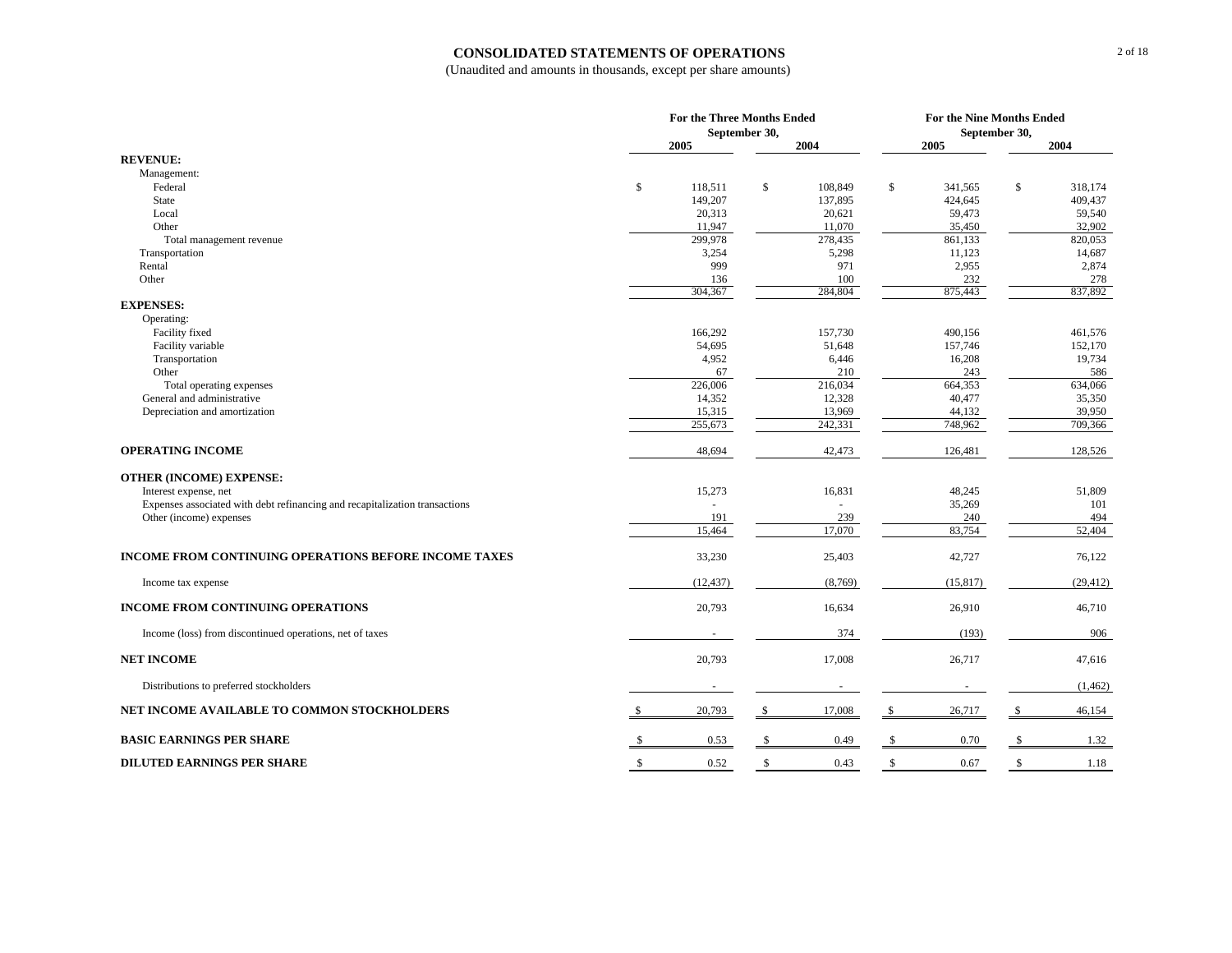#### **CONSOLIDATED STATEMENTS OF OPERATIONS**

| <b>For the Three Months Ended</b><br><b>June 30,</b><br>March 31,<br>September 30,<br>2005<br>2005<br>2005<br><b>REVENUE:</b><br>Management:<br>$\mathbb{S}$<br>\$<br>\$<br>Federal<br>109,315<br>113,739<br>118,511<br>149,207<br>State<br>135,462<br>139,976<br>19,754<br>20,313<br>Local<br>19,406<br>Other<br>11,563<br>11,940<br>11,947<br>276,094<br>285,061<br>299,978<br>Total management revenue<br>3,740<br>4,129<br>3,254<br>Transportation<br>999<br>Rental<br>972<br>984<br>Other<br>81<br>15<br>136<br>280,887<br>290,189<br>304,367<br><b>EXPENSES:</b><br>Operating:<br>Facility fixed<br>160,328<br>163,536<br>166,292<br>49,097<br>53,954<br>54,695<br>Facility variable<br>5,198<br>6,058<br>4,952<br>Transportation<br>Other<br>49<br>127<br>67<br>214,750<br>223,597<br>226,006<br>Total operating expenses<br>General and administrative<br>12,538<br>13,587<br>14,352<br>Depreciation and amortization<br>14,037<br>14,780<br>15,315<br>241,325<br>251,964<br>255,673<br><b>OPERATING INCOME</b><br>39,562<br>38,225<br>48,694<br><b>OTHER (INCOME) EXPENSE:</b><br>17,428<br>15,544<br>15,273<br>Interest expense, net<br>35,032<br>Expenses associated with debt refinancing and recapitalization transactions<br>237<br>$\overline{a}$<br>173<br>191<br>Other (income) expenses<br>(124)<br>52,336<br>15,954<br>15,464<br>INCOME (LOSS) FROM CONTINUING OPERATIONS BEFORE INCOME TAXES<br>(12, 774)<br>22,271<br>33,230<br>Income tax benefit (expense)<br>(7, 835)<br>4,455<br>(12, 437)<br>INCOME (LOSS) FROM CONTINUING OPERATIONS<br>(8,319)<br>20,793<br>14,436<br>Income (loss) from discontinued operations, net of taxes<br>(620)<br>427<br>$\sim$<br><b>NET INCOME (LOSS)</b><br>(8,939)<br>14,863<br>20,793<br>Distributions to preferred stockholders<br>$\sim$<br>$\sim$<br>NET INCOME (LOSS) AVAILABLE TO COMMON STOCKHOLDERS<br>(8,939)<br>-S<br>14,863<br>\$<br>20,793<br><b>BASIC EARNINGS PER SHARE</b><br>(0.24)<br>0.38<br>\$<br>0.53<br>-S<br>-S<br><b>DILUTED EARNINGS PER SHARE</b><br>(0.24)<br>- \$<br>0.37<br>\$<br>0.52<br>\$<br><b>TOTAL COMPENSATED MAN-DAYS</b><br>5,533,030<br>5,666,552<br>5,902,426<br><b>TOTAL AVAILABLE BED-DAYS</b><br>6,288,282<br>6,369,712<br>6,176,283<br><b>AVERAGE COMPENSATED OCCUPANCY</b><br>90.1%<br>92.7%<br>89.6% | As Adjusted for Discontinued Operations |  |  |  |  |  |  |  |  |  |
|------------------------------------------------------------------------------------------------------------------------------------------------------------------------------------------------------------------------------------------------------------------------------------------------------------------------------------------------------------------------------------------------------------------------------------------------------------------------------------------------------------------------------------------------------------------------------------------------------------------------------------------------------------------------------------------------------------------------------------------------------------------------------------------------------------------------------------------------------------------------------------------------------------------------------------------------------------------------------------------------------------------------------------------------------------------------------------------------------------------------------------------------------------------------------------------------------------------------------------------------------------------------------------------------------------------------------------------------------------------------------------------------------------------------------------------------------------------------------------------------------------------------------------------------------------------------------------------------------------------------------------------------------------------------------------------------------------------------------------------------------------------------------------------------------------------------------------------------------------------------------------------------------------------------------------------------------------------------------------------------------------------------------------------------------------------------------------------------------------------------------------------------------------------------------------------------------------------------------------------------------------------------------------------------------------|-----------------------------------------|--|--|--|--|--|--|--|--|--|
|                                                                                                                                                                                                                                                                                                                                                                                                                                                                                                                                                                                                                                                                                                                                                                                                                                                                                                                                                                                                                                                                                                                                                                                                                                                                                                                                                                                                                                                                                                                                                                                                                                                                                                                                                                                                                                                                                                                                                                                                                                                                                                                                                                                                                                                                                                            |                                         |  |  |  |  |  |  |  |  |  |
|                                                                                                                                                                                                                                                                                                                                                                                                                                                                                                                                                                                                                                                                                                                                                                                                                                                                                                                                                                                                                                                                                                                                                                                                                                                                                                                                                                                                                                                                                                                                                                                                                                                                                                                                                                                                                                                                                                                                                                                                                                                                                                                                                                                                                                                                                                            |                                         |  |  |  |  |  |  |  |  |  |
|                                                                                                                                                                                                                                                                                                                                                                                                                                                                                                                                                                                                                                                                                                                                                                                                                                                                                                                                                                                                                                                                                                                                                                                                                                                                                                                                                                                                                                                                                                                                                                                                                                                                                                                                                                                                                                                                                                                                                                                                                                                                                                                                                                                                                                                                                                            |                                         |  |  |  |  |  |  |  |  |  |
|                                                                                                                                                                                                                                                                                                                                                                                                                                                                                                                                                                                                                                                                                                                                                                                                                                                                                                                                                                                                                                                                                                                                                                                                                                                                                                                                                                                                                                                                                                                                                                                                                                                                                                                                                                                                                                                                                                                                                                                                                                                                                                                                                                                                                                                                                                            |                                         |  |  |  |  |  |  |  |  |  |
|                                                                                                                                                                                                                                                                                                                                                                                                                                                                                                                                                                                                                                                                                                                                                                                                                                                                                                                                                                                                                                                                                                                                                                                                                                                                                                                                                                                                                                                                                                                                                                                                                                                                                                                                                                                                                                                                                                                                                                                                                                                                                                                                                                                                                                                                                                            |                                         |  |  |  |  |  |  |  |  |  |
|                                                                                                                                                                                                                                                                                                                                                                                                                                                                                                                                                                                                                                                                                                                                                                                                                                                                                                                                                                                                                                                                                                                                                                                                                                                                                                                                                                                                                                                                                                                                                                                                                                                                                                                                                                                                                                                                                                                                                                                                                                                                                                                                                                                                                                                                                                            |                                         |  |  |  |  |  |  |  |  |  |
|                                                                                                                                                                                                                                                                                                                                                                                                                                                                                                                                                                                                                                                                                                                                                                                                                                                                                                                                                                                                                                                                                                                                                                                                                                                                                                                                                                                                                                                                                                                                                                                                                                                                                                                                                                                                                                                                                                                                                                                                                                                                                                                                                                                                                                                                                                            |                                         |  |  |  |  |  |  |  |  |  |
|                                                                                                                                                                                                                                                                                                                                                                                                                                                                                                                                                                                                                                                                                                                                                                                                                                                                                                                                                                                                                                                                                                                                                                                                                                                                                                                                                                                                                                                                                                                                                                                                                                                                                                                                                                                                                                                                                                                                                                                                                                                                                                                                                                                                                                                                                                            |                                         |  |  |  |  |  |  |  |  |  |
|                                                                                                                                                                                                                                                                                                                                                                                                                                                                                                                                                                                                                                                                                                                                                                                                                                                                                                                                                                                                                                                                                                                                                                                                                                                                                                                                                                                                                                                                                                                                                                                                                                                                                                                                                                                                                                                                                                                                                                                                                                                                                                                                                                                                                                                                                                            |                                         |  |  |  |  |  |  |  |  |  |
|                                                                                                                                                                                                                                                                                                                                                                                                                                                                                                                                                                                                                                                                                                                                                                                                                                                                                                                                                                                                                                                                                                                                                                                                                                                                                                                                                                                                                                                                                                                                                                                                                                                                                                                                                                                                                                                                                                                                                                                                                                                                                                                                                                                                                                                                                                            |                                         |  |  |  |  |  |  |  |  |  |
|                                                                                                                                                                                                                                                                                                                                                                                                                                                                                                                                                                                                                                                                                                                                                                                                                                                                                                                                                                                                                                                                                                                                                                                                                                                                                                                                                                                                                                                                                                                                                                                                                                                                                                                                                                                                                                                                                                                                                                                                                                                                                                                                                                                                                                                                                                            |                                         |  |  |  |  |  |  |  |  |  |
|                                                                                                                                                                                                                                                                                                                                                                                                                                                                                                                                                                                                                                                                                                                                                                                                                                                                                                                                                                                                                                                                                                                                                                                                                                                                                                                                                                                                                                                                                                                                                                                                                                                                                                                                                                                                                                                                                                                                                                                                                                                                                                                                                                                                                                                                                                            |                                         |  |  |  |  |  |  |  |  |  |
|                                                                                                                                                                                                                                                                                                                                                                                                                                                                                                                                                                                                                                                                                                                                                                                                                                                                                                                                                                                                                                                                                                                                                                                                                                                                                                                                                                                                                                                                                                                                                                                                                                                                                                                                                                                                                                                                                                                                                                                                                                                                                                                                                                                                                                                                                                            |                                         |  |  |  |  |  |  |  |  |  |
|                                                                                                                                                                                                                                                                                                                                                                                                                                                                                                                                                                                                                                                                                                                                                                                                                                                                                                                                                                                                                                                                                                                                                                                                                                                                                                                                                                                                                                                                                                                                                                                                                                                                                                                                                                                                                                                                                                                                                                                                                                                                                                                                                                                                                                                                                                            |                                         |  |  |  |  |  |  |  |  |  |
|                                                                                                                                                                                                                                                                                                                                                                                                                                                                                                                                                                                                                                                                                                                                                                                                                                                                                                                                                                                                                                                                                                                                                                                                                                                                                                                                                                                                                                                                                                                                                                                                                                                                                                                                                                                                                                                                                                                                                                                                                                                                                                                                                                                                                                                                                                            |                                         |  |  |  |  |  |  |  |  |  |
|                                                                                                                                                                                                                                                                                                                                                                                                                                                                                                                                                                                                                                                                                                                                                                                                                                                                                                                                                                                                                                                                                                                                                                                                                                                                                                                                                                                                                                                                                                                                                                                                                                                                                                                                                                                                                                                                                                                                                                                                                                                                                                                                                                                                                                                                                                            |                                         |  |  |  |  |  |  |  |  |  |
|                                                                                                                                                                                                                                                                                                                                                                                                                                                                                                                                                                                                                                                                                                                                                                                                                                                                                                                                                                                                                                                                                                                                                                                                                                                                                                                                                                                                                                                                                                                                                                                                                                                                                                                                                                                                                                                                                                                                                                                                                                                                                                                                                                                                                                                                                                            |                                         |  |  |  |  |  |  |  |  |  |
|                                                                                                                                                                                                                                                                                                                                                                                                                                                                                                                                                                                                                                                                                                                                                                                                                                                                                                                                                                                                                                                                                                                                                                                                                                                                                                                                                                                                                                                                                                                                                                                                                                                                                                                                                                                                                                                                                                                                                                                                                                                                                                                                                                                                                                                                                                            |                                         |  |  |  |  |  |  |  |  |  |
|                                                                                                                                                                                                                                                                                                                                                                                                                                                                                                                                                                                                                                                                                                                                                                                                                                                                                                                                                                                                                                                                                                                                                                                                                                                                                                                                                                                                                                                                                                                                                                                                                                                                                                                                                                                                                                                                                                                                                                                                                                                                                                                                                                                                                                                                                                            |                                         |  |  |  |  |  |  |  |  |  |
|                                                                                                                                                                                                                                                                                                                                                                                                                                                                                                                                                                                                                                                                                                                                                                                                                                                                                                                                                                                                                                                                                                                                                                                                                                                                                                                                                                                                                                                                                                                                                                                                                                                                                                                                                                                                                                                                                                                                                                                                                                                                                                                                                                                                                                                                                                            |                                         |  |  |  |  |  |  |  |  |  |
|                                                                                                                                                                                                                                                                                                                                                                                                                                                                                                                                                                                                                                                                                                                                                                                                                                                                                                                                                                                                                                                                                                                                                                                                                                                                                                                                                                                                                                                                                                                                                                                                                                                                                                                                                                                                                                                                                                                                                                                                                                                                                                                                                                                                                                                                                                            |                                         |  |  |  |  |  |  |  |  |  |
|                                                                                                                                                                                                                                                                                                                                                                                                                                                                                                                                                                                                                                                                                                                                                                                                                                                                                                                                                                                                                                                                                                                                                                                                                                                                                                                                                                                                                                                                                                                                                                                                                                                                                                                                                                                                                                                                                                                                                                                                                                                                                                                                                                                                                                                                                                            |                                         |  |  |  |  |  |  |  |  |  |
|                                                                                                                                                                                                                                                                                                                                                                                                                                                                                                                                                                                                                                                                                                                                                                                                                                                                                                                                                                                                                                                                                                                                                                                                                                                                                                                                                                                                                                                                                                                                                                                                                                                                                                                                                                                                                                                                                                                                                                                                                                                                                                                                                                                                                                                                                                            |                                         |  |  |  |  |  |  |  |  |  |
|                                                                                                                                                                                                                                                                                                                                                                                                                                                                                                                                                                                                                                                                                                                                                                                                                                                                                                                                                                                                                                                                                                                                                                                                                                                                                                                                                                                                                                                                                                                                                                                                                                                                                                                                                                                                                                                                                                                                                                                                                                                                                                                                                                                                                                                                                                            |                                         |  |  |  |  |  |  |  |  |  |
|                                                                                                                                                                                                                                                                                                                                                                                                                                                                                                                                                                                                                                                                                                                                                                                                                                                                                                                                                                                                                                                                                                                                                                                                                                                                                                                                                                                                                                                                                                                                                                                                                                                                                                                                                                                                                                                                                                                                                                                                                                                                                                                                                                                                                                                                                                            |                                         |  |  |  |  |  |  |  |  |  |
|                                                                                                                                                                                                                                                                                                                                                                                                                                                                                                                                                                                                                                                                                                                                                                                                                                                                                                                                                                                                                                                                                                                                                                                                                                                                                                                                                                                                                                                                                                                                                                                                                                                                                                                                                                                                                                                                                                                                                                                                                                                                                                                                                                                                                                                                                                            |                                         |  |  |  |  |  |  |  |  |  |
|                                                                                                                                                                                                                                                                                                                                                                                                                                                                                                                                                                                                                                                                                                                                                                                                                                                                                                                                                                                                                                                                                                                                                                                                                                                                                                                                                                                                                                                                                                                                                                                                                                                                                                                                                                                                                                                                                                                                                                                                                                                                                                                                                                                                                                                                                                            |                                         |  |  |  |  |  |  |  |  |  |
|                                                                                                                                                                                                                                                                                                                                                                                                                                                                                                                                                                                                                                                                                                                                                                                                                                                                                                                                                                                                                                                                                                                                                                                                                                                                                                                                                                                                                                                                                                                                                                                                                                                                                                                                                                                                                                                                                                                                                                                                                                                                                                                                                                                                                                                                                                            |                                         |  |  |  |  |  |  |  |  |  |
|                                                                                                                                                                                                                                                                                                                                                                                                                                                                                                                                                                                                                                                                                                                                                                                                                                                                                                                                                                                                                                                                                                                                                                                                                                                                                                                                                                                                                                                                                                                                                                                                                                                                                                                                                                                                                                                                                                                                                                                                                                                                                                                                                                                                                                                                                                            |                                         |  |  |  |  |  |  |  |  |  |
|                                                                                                                                                                                                                                                                                                                                                                                                                                                                                                                                                                                                                                                                                                                                                                                                                                                                                                                                                                                                                                                                                                                                                                                                                                                                                                                                                                                                                                                                                                                                                                                                                                                                                                                                                                                                                                                                                                                                                                                                                                                                                                                                                                                                                                                                                                            |                                         |  |  |  |  |  |  |  |  |  |
|                                                                                                                                                                                                                                                                                                                                                                                                                                                                                                                                                                                                                                                                                                                                                                                                                                                                                                                                                                                                                                                                                                                                                                                                                                                                                                                                                                                                                                                                                                                                                                                                                                                                                                                                                                                                                                                                                                                                                                                                                                                                                                                                                                                                                                                                                                            |                                         |  |  |  |  |  |  |  |  |  |
|                                                                                                                                                                                                                                                                                                                                                                                                                                                                                                                                                                                                                                                                                                                                                                                                                                                                                                                                                                                                                                                                                                                                                                                                                                                                                                                                                                                                                                                                                                                                                                                                                                                                                                                                                                                                                                                                                                                                                                                                                                                                                                                                                                                                                                                                                                            |                                         |  |  |  |  |  |  |  |  |  |
|                                                                                                                                                                                                                                                                                                                                                                                                                                                                                                                                                                                                                                                                                                                                                                                                                                                                                                                                                                                                                                                                                                                                                                                                                                                                                                                                                                                                                                                                                                                                                                                                                                                                                                                                                                                                                                                                                                                                                                                                                                                                                                                                                                                                                                                                                                            |                                         |  |  |  |  |  |  |  |  |  |
|                                                                                                                                                                                                                                                                                                                                                                                                                                                                                                                                                                                                                                                                                                                                                                                                                                                                                                                                                                                                                                                                                                                                                                                                                                                                                                                                                                                                                                                                                                                                                                                                                                                                                                                                                                                                                                                                                                                                                                                                                                                                                                                                                                                                                                                                                                            |                                         |  |  |  |  |  |  |  |  |  |
|                                                                                                                                                                                                                                                                                                                                                                                                                                                                                                                                                                                                                                                                                                                                                                                                                                                                                                                                                                                                                                                                                                                                                                                                                                                                                                                                                                                                                                                                                                                                                                                                                                                                                                                                                                                                                                                                                                                                                                                                                                                                                                                                                                                                                                                                                                            |                                         |  |  |  |  |  |  |  |  |  |
|                                                                                                                                                                                                                                                                                                                                                                                                                                                                                                                                                                                                                                                                                                                                                                                                                                                                                                                                                                                                                                                                                                                                                                                                                                                                                                                                                                                                                                                                                                                                                                                                                                                                                                                                                                                                                                                                                                                                                                                                                                                                                                                                                                                                                                                                                                            |                                         |  |  |  |  |  |  |  |  |  |
|                                                                                                                                                                                                                                                                                                                                                                                                                                                                                                                                                                                                                                                                                                                                                                                                                                                                                                                                                                                                                                                                                                                                                                                                                                                                                                                                                                                                                                                                                                                                                                                                                                                                                                                                                                                                                                                                                                                                                                                                                                                                                                                                                                                                                                                                                                            |                                         |  |  |  |  |  |  |  |  |  |
|                                                                                                                                                                                                                                                                                                                                                                                                                                                                                                                                                                                                                                                                                                                                                                                                                                                                                                                                                                                                                                                                                                                                                                                                                                                                                                                                                                                                                                                                                                                                                                                                                                                                                                                                                                                                                                                                                                                                                                                                                                                                                                                                                                                                                                                                                                            |                                         |  |  |  |  |  |  |  |  |  |
|                                                                                                                                                                                                                                                                                                                                                                                                                                                                                                                                                                                                                                                                                                                                                                                                                                                                                                                                                                                                                                                                                                                                                                                                                                                                                                                                                                                                                                                                                                                                                                                                                                                                                                                                                                                                                                                                                                                                                                                                                                                                                                                                                                                                                                                                                                            |                                         |  |  |  |  |  |  |  |  |  |
|                                                                                                                                                                                                                                                                                                                                                                                                                                                                                                                                                                                                                                                                                                                                                                                                                                                                                                                                                                                                                                                                                                                                                                                                                                                                                                                                                                                                                                                                                                                                                                                                                                                                                                                                                                                                                                                                                                                                                                                                                                                                                                                                                                                                                                                                                                            |                                         |  |  |  |  |  |  |  |  |  |
|                                                                                                                                                                                                                                                                                                                                                                                                                                                                                                                                                                                                                                                                                                                                                                                                                                                                                                                                                                                                                                                                                                                                                                                                                                                                                                                                                                                                                                                                                                                                                                                                                                                                                                                                                                                                                                                                                                                                                                                                                                                                                                                                                                                                                                                                                                            |                                         |  |  |  |  |  |  |  |  |  |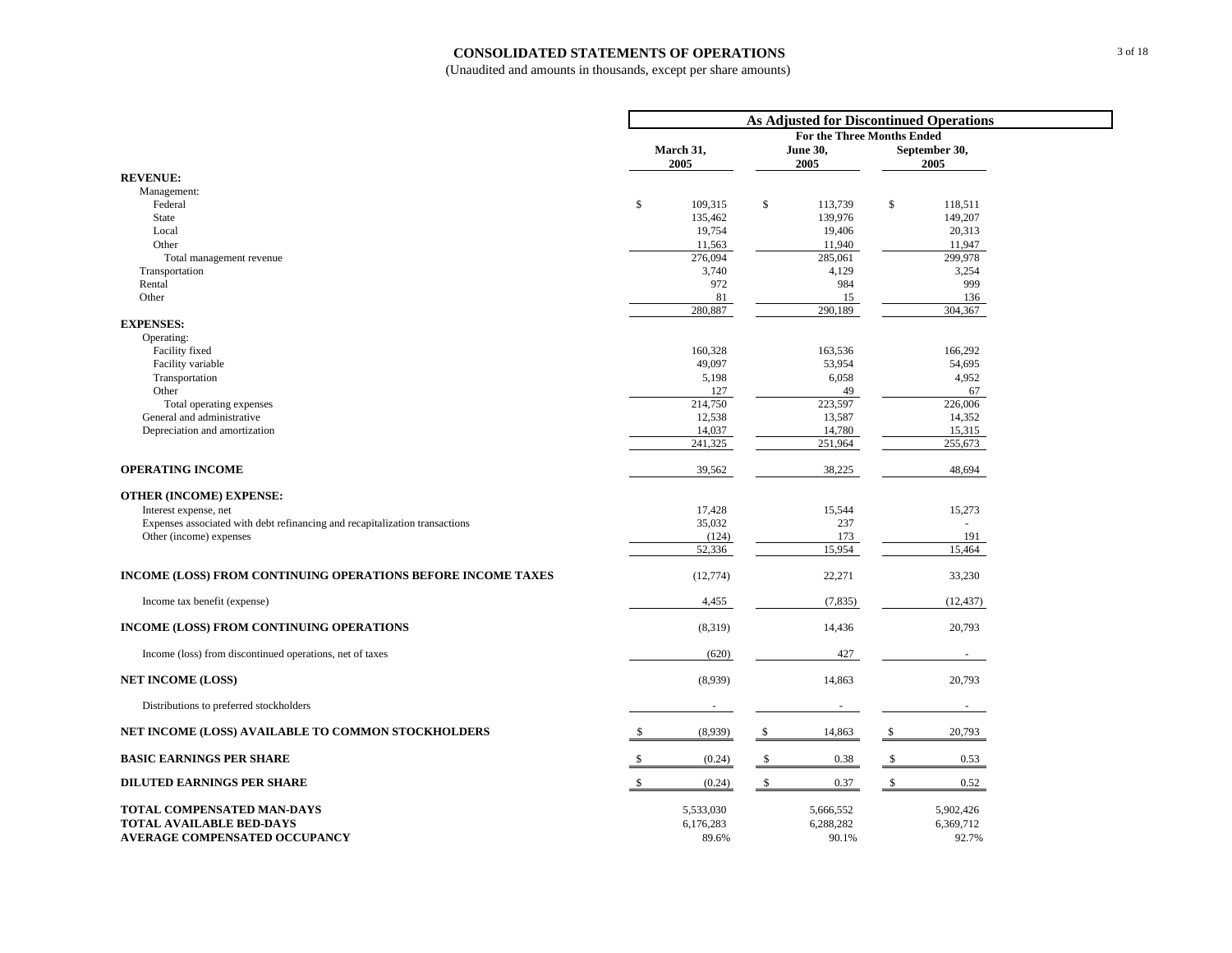#### **CONSOLIDATED STATEMENTS OF OPERATIONS**

|                                                                                                              |                                 |    | <b>As Adjusted for Discontinued Operations</b> |              |                                 |                                 |
|--------------------------------------------------------------------------------------------------------------|---------------------------------|----|------------------------------------------------|--------------|---------------------------------|---------------------------------|
|                                                                                                              |                                 |    | For the Three Months Ended                     |              |                                 |                                 |
|                                                                                                              | March 31,<br>2004               |    | <b>June 30,</b><br>2004                        |              | September 30,<br>2004           | December 31,<br>2004            |
| <b>REVENUE:</b>                                                                                              |                                 |    |                                                |              |                                 |                                 |
| Management:                                                                                                  |                                 |    |                                                |              |                                 |                                 |
| Federal                                                                                                      | \$<br>101,411                   | \$ | 107,914                                        | $\mathbb{S}$ | 108,849                         | \$<br>111,467                   |
| State<br>Local                                                                                               | 133,654<br>19,163               |    | 137,888<br>19,756                              |              | 137,895<br>20,621               | 140,143<br>19,953               |
| Other                                                                                                        | 10,917                          |    | 10,915                                         |              | 11,070                          | 11,414                          |
| Total management revenue                                                                                     | 265,145                         |    | 276,473                                        |              | 278,435                         | 282,977                         |
| Transportation                                                                                               | 5,077                           |    | 4,312                                          |              | 5,298                           | 4,455                           |
| Rental                                                                                                       | 948                             |    | 955                                            |              | 971                             | 971                             |
| Other                                                                                                        | 17                              |    | 161                                            |              | 100                             | 92                              |
| <b>EXPENSES:</b>                                                                                             | 271,187                         |    | 281,901                                        |              | 284,804                         | 288,495                         |
| Operating:                                                                                                   |                                 |    |                                                |              |                                 |                                 |
| Facility fixed                                                                                               | 149,217                         |    | 154,629                                        |              | 157,730                         | 156,764                         |
| Facility variable                                                                                            | 48,935                          |    | 51,587                                         |              | 51,648                          | 54,157                          |
| Transportation                                                                                               | 6,602                           |    | 6,686                                          |              | 6,446                           | 5,347                           |
| Other                                                                                                        | 181                             |    | 195                                            |              | 210                             | 32                              |
| Total operating expenses                                                                                     | 204,935                         |    | 213,097                                        |              | 216,034                         | 216,300                         |
| General and administrative                                                                                   | 10,969                          |    | 12,053                                         |              | 12,328                          | 12,836                          |
| Depreciation and amortization                                                                                | 12,836<br>228,740               |    | 13,145<br>238,295                              |              | 13,969<br>242,331               | 14,495<br>243,631               |
|                                                                                                              |                                 |    |                                                |              |                                 |                                 |
| <b>OPERATING INCOME</b>                                                                                      | 42,447                          |    | 43,606                                         |              | 42,473                          | 44,864                          |
| <b>OTHER (INCOME) EXPENSE:</b>                                                                               |                                 |    |                                                |              |                                 |                                 |
| Interest expense, net                                                                                        | 17.641                          |    | 17,337                                         |              | 16,831                          | 17,368                          |
| Expenses associated with debt refinancing and recapitalization transactions                                  | 25                              |    | 76                                             |              |                                 |                                 |
| Other (income) expenses                                                                                      | 46                              |    | 209                                            |              | 239                             | 449                             |
|                                                                                                              | 17,712                          |    | 17,622                                         |              | 17,070                          | 17.817                          |
| <b>INCOME FROM CONTINUING OPERATIONS BEFORE INCOME TAXES</b>                                                 | 24,735                          |    | 25,984                                         |              | 25,403                          | 27,047                          |
| Income tax expense                                                                                           | (9,894)                         |    | (10,749)                                       |              | (8,769)                         | (12, 102)                       |
| <b>INCOME FROM CONTINUING OPERATIONS</b>                                                                     | 14,841                          |    | 15,235                                         |              | 16,634                          | 14,945                          |
| Income (loss) from discontinued operations, net of taxes                                                     | 343                             |    | 189                                            |              | 374                             | (18)                            |
| <b>NET INCOME</b>                                                                                            | 15,184                          |    | 15,424                                         |              | 17,008                          | 14,927                          |
| Distributions to preferred stockholders                                                                      | (814)                           |    | (648)                                          |              | $\overline{\phantom{a}}$        | $\sim$                          |
| NET INCOME AVAILABLE TO COMMON STOCKHOLDERS                                                                  | 14,370                          | \$ | 14,776                                         | \$           | 17,008                          | \$<br>14,927                    |
| <b>BASIC EARNINGS PER SHARE</b>                                                                              | 0.41                            | -S | 0.42                                           | s.           | 0.49                            | \$<br>0.42                      |
| <b>DILUTED EARNINGS PER SHARE</b>                                                                            | \$<br>0.37                      | \$ | 0.38                                           | \$           | 0.43                            | \$<br>0.38                      |
| <b>TOTAL COMPENSATED MAN-DAYS</b><br><b>TOTAL AVAILABLE BED-DAYS</b><br><b>AVERAGE COMPENSATED OCCUPANCY</b> | 5,424,331<br>5,666,656<br>95.7% |    | 5,619,279<br>5,854,030<br>96.0%                |              | 5,683,832<br>5,973,865<br>95.1% | 5,686,367<br>6,123,297<br>92.9% |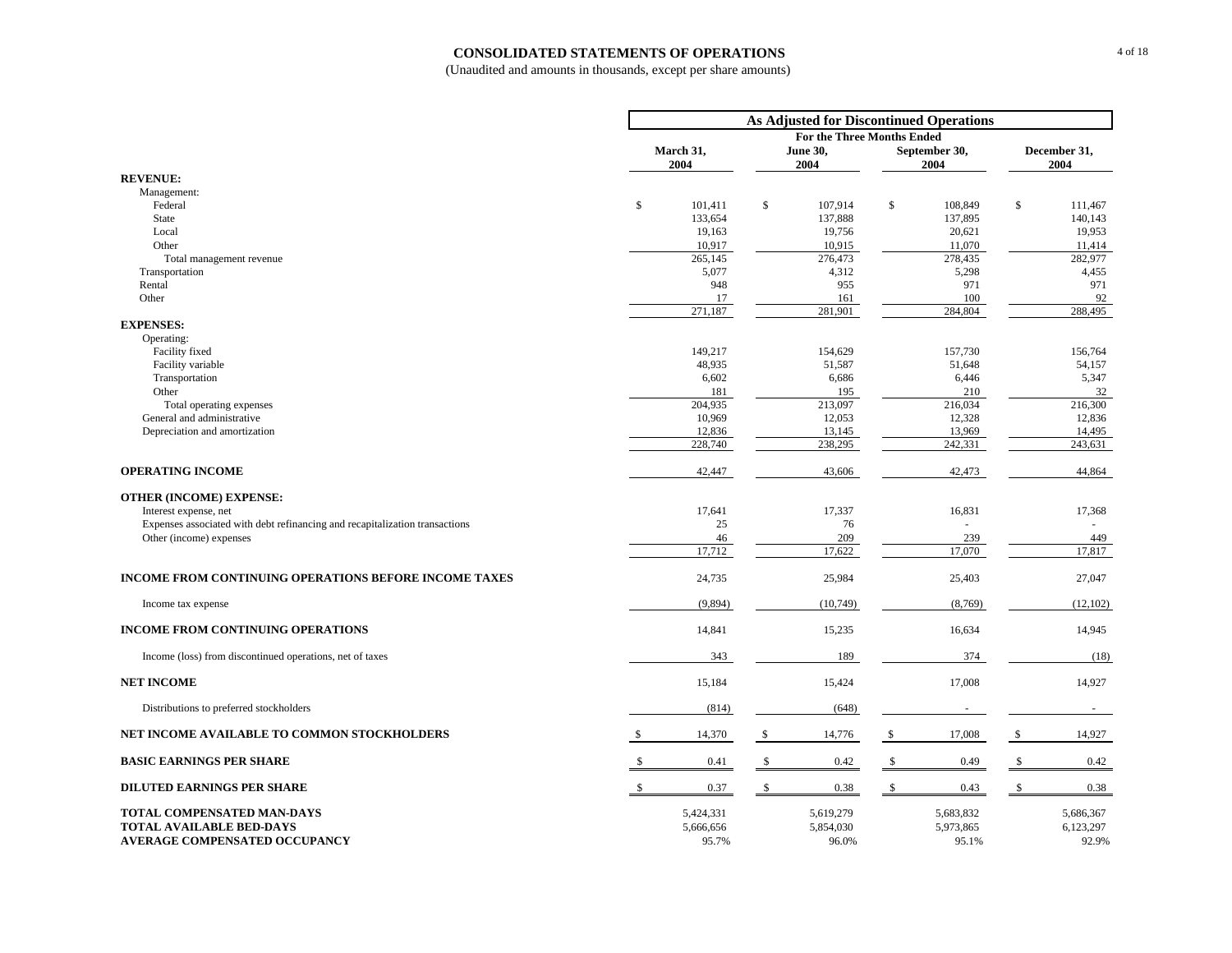### **RECONCILIATION OF BASIC TO DILUTED EARNINGS PER SHARE**

|                                                                | For the Three Months Ended September 30, |               |        |                    |        | For the Nine Months Ended September 30, |        |  |
|----------------------------------------------------------------|------------------------------------------|---------------|--------|--------------------|--------|-----------------------------------------|--------|--|
|                                                                | 2005                                     |               | 2004   |                    | 2005   | 2004                                    |        |  |
| Basic:                                                         |                                          |               |        |                    |        |                                         |        |  |
| Income from continuing operations                              | \$<br>20,793                             |               | 16,634 | \$                 | 26,910 | \$                                      | 45,248 |  |
| Income (loss) from discontinued operations, net of taxes       |                                          |               | 374    |                    | (193)  |                                         | 906    |  |
| Net income available to common stockholders                    | 20,793                                   | \$            | 17,008 | \$                 | 26,717 | $\mathbb{S}$                            | 46,154 |  |
| Diluted:                                                       |                                          |               |        |                    |        |                                         |        |  |
| Income from continuing operations                              | \$<br>20,793                             |               | 16,634 | \$                 | 26,910 | \$                                      | 45,248 |  |
| Interest expense applicable to convertible notes, net of taxes |                                          |               | 199    |                    | 124    |                                         | 553    |  |
| Diluted income from continuing operations                      | 20,793                                   |               | 16,833 |                    | 27,034 |                                         | 45,801 |  |
| Income (loss) from discontinued operations, net of taxes       |                                          |               | 374    |                    | (193)  |                                         | 906    |  |
| Diluted net income available to common stockholders            | 20,793                                   | \$            | 17,207 | $\mathbb{S}$       | 26,841 | \$                                      | 46,707 |  |
| Basic:                                                         |                                          |               |        |                    |        |                                         |        |  |
| Weighted average common shares outstanding                     | 39,430                                   |               | 35,202 |                    | 38,484 |                                         | 35,148 |  |
| Unvested restricted common stock                               | (323)                                    |               | (141)  |                    | (290)  |                                         | (134)  |  |
| Weighted average common shares outstanding-basic               | 39,107                                   |               | 35,061 |                    | 38,194 |                                         | 35,014 |  |
| Diluted:                                                       |                                          |               |        |                    |        |                                         |        |  |
| Weighted average common shares outstanding-basic               | 39,107                                   |               | 35,061 |                    | 38,194 |                                         | 35,014 |  |
| Effect of dilutive securities:                                 |                                          |               |        |                    |        |                                         |        |  |
| Stock options and warrants                                     | 1,085                                    |               | 1,330  |                    | 1,174  |                                         | 1,304  |  |
| Convertible notes                                              |                                          |               | 3,362  |                    | 727    |                                         | 3,362  |  |
| Restricted stock-based compensation                            | 124                                      |               | 63     |                    | 102    |                                         | 55     |  |
| Weighted average shares and assumed conversions-diluted        | 40,316                                   |               | 39,816 |                    | 40,197 |                                         | 39,735 |  |
| Basic earnings per share:                                      |                                          |               |        |                    |        |                                         |        |  |
| Income from continuing operations                              | \$<br>0.53                               | <sup>\$</sup> | 0.48   | \$                 | 0.71   | $\mathbb{S}$                            | 1.29   |  |
| Income (loss) from discontinued operations, net of taxes       |                                          |               | 0.01   |                    | (0.01) |                                         | 0.03   |  |
| Net income available to common stockholders                    | 0.53                                     | $\mathbb{S}$  | 0.49   | $\mathbf{\hat{S}}$ | 0.70   | \$                                      | 1.32   |  |
| Diluted earnings per share:                                    |                                          |               |        |                    |        |                                         |        |  |
| Income from continuing operations                              | 0.52                                     |               | 0.42   | \$                 | 0.67   | \$                                      | 1.16   |  |
| Income (loss) from discontinued operations, net of taxes       |                                          |               | 0.01   |                    |        |                                         | 0.02   |  |
| Diluted net income available to common stockholders            | \$<br>0.52                               | \$            | 0.43   | $\mathbb{S}$       | 0.67   | $\mathbb{S}$                            | 1.18   |  |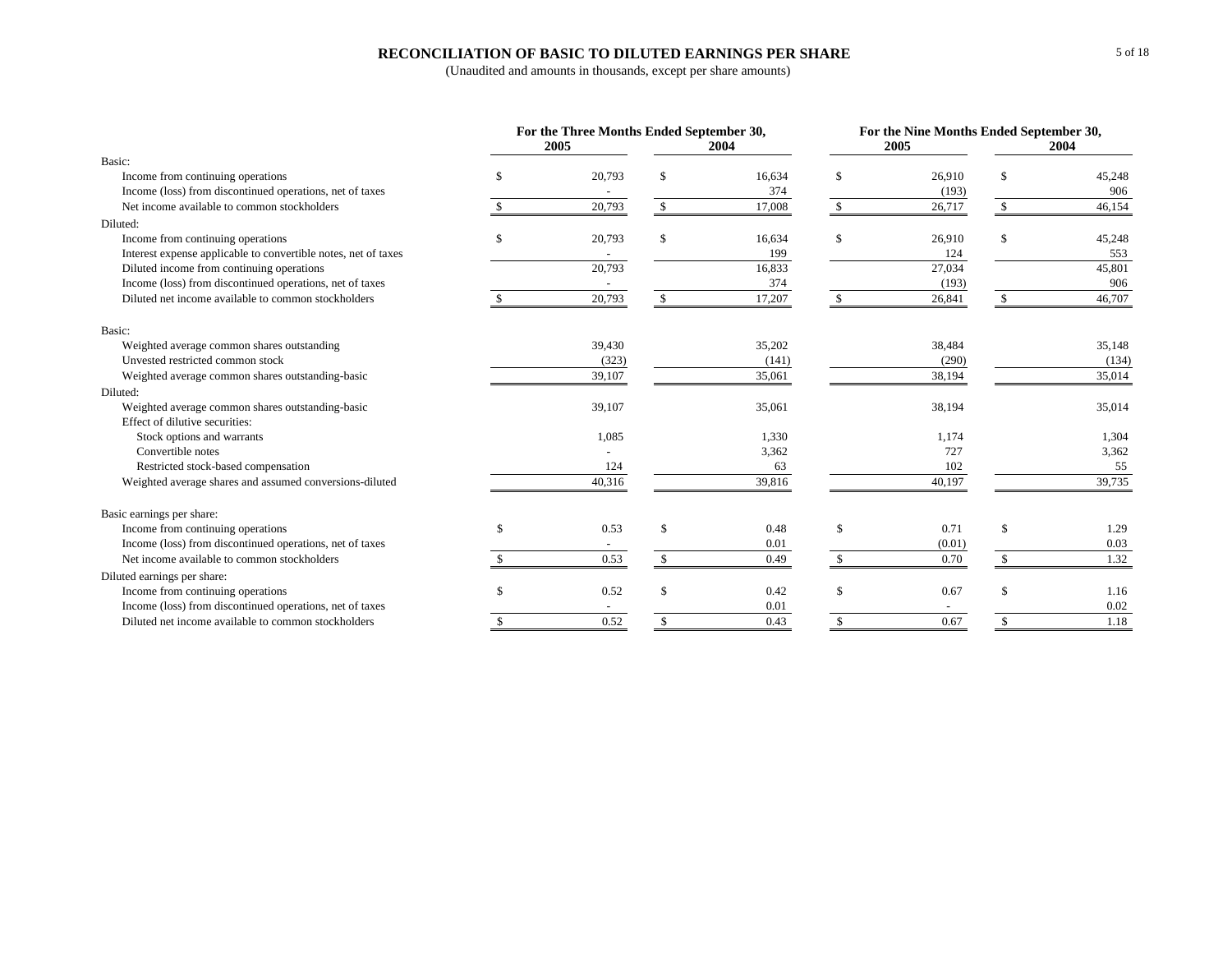## **SELECTED FINANCIAL INFORMATION**

|                                                                     |               | <b>September 30, 2005</b> |               | June 30, 2005 |                          | March 31, 2005 | <b>December 31, 2004</b> |           | <b>September 30, 2004</b> |            |
|---------------------------------------------------------------------|---------------|---------------------------|---------------|---------------|--------------------------|----------------|--------------------------|-----------|---------------------------|------------|
| <b>BALANCE SHEET:</b>                                               |               |                           |               |               |                          |                |                          |           |                           |            |
| Property and equipment                                              | \$            | 2,034,759                 | \$            | 2,005,134     | \$                       | 1,977,176      | \$                       | 1,957,030 | \$                        | 1,933,564  |
| Accumulated depreciation and amortization                           |               | (343,750)                 |               | (327, 557)    |                          | (312,014)      |                          | (297,020) |                           | (283, 130) |
| Property and equipment, net                                         | $\mathbb{S}$  | 1,691,009                 | $\mathbb{S}$  | 1,677,577     | $\mathbb{S}$             | 1,665,162      | $\mathbb{S}$             | 1,660,010 | $\mathbb{S}$              | 1,650,434  |
| Total assets                                                        | \$            | 2,065,265                 | \$            | 2,051,945     | $\mathbb{S}$             | 2,018,372      | \$                       | 2,023,078 | \$                        | 2,019,844  |
| Maintenance & technology capital expenditures for the quarter ended | \$            | 6,628                     | \$            | 10,619        | \$                       | 7,632          | \$                       | 12,770    | $\mathbb{S}$              | 11,145     |
| Total debt                                                          | \$            | 986,107                   | \$            | 986,577       | \$                       | 987,180        | \$                       | 1,002,295 | \$                        | 1,003,088  |
| Equity book value                                                   | \$            | 887,765                   | $\mathbb{S}$  | 862,426       | \$                       | 841,540        | \$                       | 815,994   | $\mathcal{S}$             | 796,582    |
| LIQUIDITY:                                                          |               |                           |               |               |                          |                |                          |           |                           |            |
| Cash and cash equivalents                                           | \$            | 66,402                    | \$            | 45,951        | \$                       | 48,407         | \$                       | 50,938    | $\mathbb{S}$              | 60,010     |
| Investments                                                         | \$            | 8,897                     | \$            | 8,816         | \$                       | 8,744          | \$                       | 8,686     | $\mathcal{S}$             | 8,641      |
| Availability under revolving credit facility                        | \$            | 66,380                    | \$            | 64,774        | \$                       | 88,274         | \$                       | 88,274    | $\mathcal{S}$             | 89,871     |
| <b>CAPITALIZATION:</b>                                              |               |                           |               |               |                          |                |                          |           |                           |            |
| Common shares outstanding                                           |               | 39,552                    |               | 39,369        |                          | 39,129         |                          | 35,415    |                           | 35,235     |
| Common share price at end of period                                 | \$            | 39.70                     | $\sqrt{2}$    | 39.25         | \$                       | 38.60          | $\sqrt{\frac{2}{3}}$     | 40.45     | $\frac{\$}{\$}$           | 35.36      |
| Market value of common equity at end of period                      | $\mathbb{S}$  | 1,570,214                 | $\sqrt{3}$    | 1,545,233     | $\mathbb{S}$             | 1,510,379      | $\mathbb{S}$             | 1,432,537 |                           | 1,245,910  |
| Total equity market capitalization                                  | $\mathcal{S}$ | 1,570,214                 | $\sqrt[6]{3}$ | 1,545,233     | $\mathbb{S}$             | 1,510,379      | $\sqrt{\frac{2}{3}}$     | 1,432,537 | $\sqrt{s}$                | 1,245,910  |
| Total market capitalization (market value of equity plus debt)      |               | 2,556,321                 | $\mathbb{S}$  | 2,531,810     | <sup>\$</sup>            | 2,497,559      | $\mathbb{S}$             | 2,434,832 | \$                        | 2,248,998  |
| <b>EBITDA</b>                                                       | \$            | 63,818                    | \$            | 52,595        | \$                       | 18,691         | $\mathbb{S}$             | 58,910    | $\mathbb{S}$              | 56,203     |
| <b>ADJUSTED EBITDA</b>                                              | \$            | 63,818                    | \$            | 52,832        | \$                       | 53,723         | \$                       | 58,910    | \$                        | 56,203     |
| <b>ADJUSTED FREE CASH FLOW</b>                                      | \$            | 43,585                    | \$            | 27,431        | \$                       | 15,697         | \$                       | 30,116    | $\$$                      | 29,690     |
| <b>ADJUSTED FREE CASH FLOW PER SHARE:</b>                           |               |                           |               |               |                          |                |                          |           |                           |            |
| Basic adjusted free cash flow per share                             |               | 1.11                      |               | 0.71          |                          | 0.43           |                          | 0.86      | <sup>\$</sup>             | 0.85       |
| Diluted adjusted free cash flow per share                           | $\mathcal{S}$ | 1.08                      | $\mathcal{S}$ | 0.68          | $\overline{\mathcal{S}}$ | 0.39           | $\sqrt{\ }$              | 0.76      | $\overline{\$}$           | 0.75       |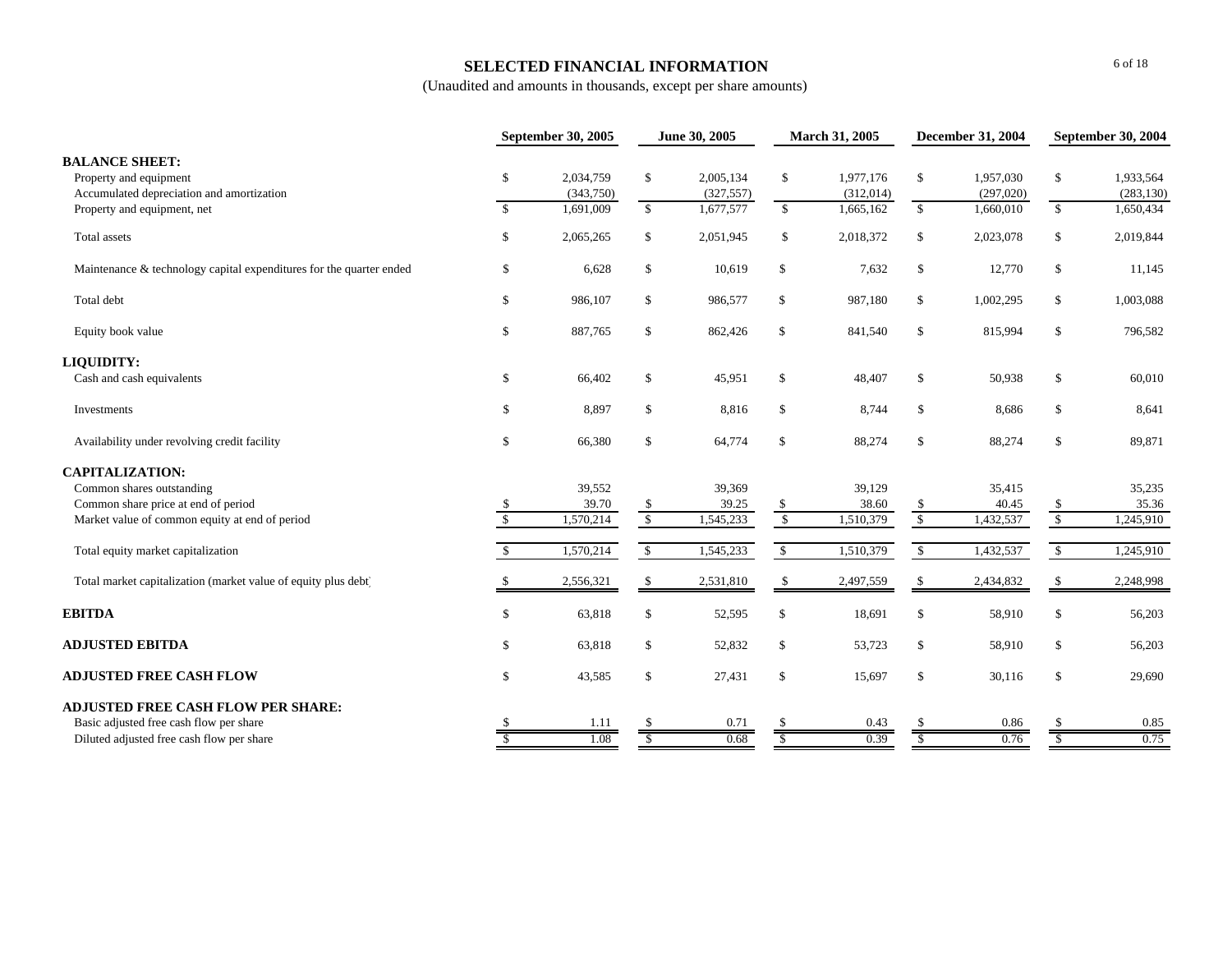#### **SELECTED FINANCIAL INFORMATION**

| 92<br>92<br>273<br>Number of days per period<br><b>ALL FACILITIES:</b><br>Average available beds<br>69,236<br>64,933<br>68,990<br>63,849<br>90.8%<br>92.7%<br>95.1%<br>95.6%<br>Average compensated occupancy<br>5,902,426<br>17,102,008<br>16,727,442<br>Total compensated man-days<br>5,683,832<br>\$<br>\$<br>\$<br>Revenue per compensated man-day<br>\$<br>50.82<br>48.99<br>50.35<br>49.02<br>Operating expenses per compensated man-day:<br>Fixed expense<br>28.17<br>27.75<br>28.66<br>27.59<br>Variable expense<br>9.09<br>9.27<br>9.22<br>9.10<br>36.84<br>37.88<br>Total<br>37.44<br>36.69<br>Operating margin per compensated man-day<br>13.38<br>12.15<br>12.47<br>12.33<br>26.3%<br>24.8%<br>24.8%<br>25.2%<br>Operating margin rate<br>DEPRECIATION AND AMORTIZATION:<br>Depreciation expense<br>16,309<br>14,815<br>47,242<br>42,489<br>Amortization of goodwill<br>32<br>96<br>Amortization of intangible assets<br>32<br>96<br>Amortization of negative contract values<br>(878)<br>(2,635)<br>(1,026)<br>(3,206)<br>15,315<br>$\mathbb{S}$<br>Depreciation and amortization<br>\$<br>\$<br>13,969<br>44,132<br>\$<br>39,950<br><b>ADJUSTED FREE CASH FLOW:</b><br>\$<br>33,230<br>\$<br>25,777<br>\$<br>42,534<br>\$<br>75,566<br>Pre-tax income available to common stockholders<br>35,269<br>101<br>Expenses associated with debt refinancing and recapitalization transactions<br>Income taxes paid<br>(171)<br>(693)<br>(15, 636)<br>(3,341)<br>Depreciation and amortization<br>39,950<br>15,315<br>13,969<br>44,132<br>Depreciation and amortization for discontinued operations<br>39<br>186<br>113<br>Income tax (benefit) expense for discontinued operations<br>197<br>(101)<br>556<br>Amortization of stock-based compensation reflected in G&A expenses<br>510<br>1,174<br>Amortization of debt costs and other non-cash interest<br>1,329<br>1,546<br>4,034<br>5,220<br>Maintenance and technology capital expenditures<br>(6,628)<br>(11, 145)<br>(24, 879)<br>(35, 653)<br>43,585<br>29,690<br>86,713<br>82,512<br>Adjusted free cash flow<br>$\mathcal{S}$<br>$\mathbb{S}$<br>$\sqrt{2}$<br>-S<br><b>ADJUSTED FREE CASH FLOW PER SHARE:</b><br>Basic<br>1.11<br>\$<br>0.85<br><sup>\$</sup><br>2.27<br>$\mathbb{S}$<br>2.36<br>-S<br>$\mathbf{\hat{S}}$<br>$\mathcal{S}$<br>2.16<br>$\mathbb S$<br>1.08<br>\$<br>0.75<br>2.09<br>Diluted |  | For the Three Months Ended September 30,<br>2005 | 2004 | For the Nine Months Ended September 30,<br>2005 | 2004 |
|-----------------------------------------------------------------------------------------------------------------------------------------------------------------------------------------------------------------------------------------------------------------------------------------------------------------------------------------------------------------------------------------------------------------------------------------------------------------------------------------------------------------------------------------------------------------------------------------------------------------------------------------------------------------------------------------------------------------------------------------------------------------------------------------------------------------------------------------------------------------------------------------------------------------------------------------------------------------------------------------------------------------------------------------------------------------------------------------------------------------------------------------------------------------------------------------------------------------------------------------------------------------------------------------------------------------------------------------------------------------------------------------------------------------------------------------------------------------------------------------------------------------------------------------------------------------------------------------------------------------------------------------------------------------------------------------------------------------------------------------------------------------------------------------------------------------------------------------------------------------------------------------------------------------------------------------------------------------------------------------------------------------------------------------------------------------------------------------------------------------------------------------------------------------------------------------------------------------------------------------------------------------------------------------------------------------------------------------------------------------------------|--|--------------------------------------------------|------|-------------------------------------------------|------|
|                                                                                                                                                                                                                                                                                                                                                                                                                                                                                                                                                                                                                                                                                                                                                                                                                                                                                                                                                                                                                                                                                                                                                                                                                                                                                                                                                                                                                                                                                                                                                                                                                                                                                                                                                                                                                                                                                                                                                                                                                                                                                                                                                                                                                                                                                                                                                                             |  |                                                  |      |                                                 | 274  |
|                                                                                                                                                                                                                                                                                                                                                                                                                                                                                                                                                                                                                                                                                                                                                                                                                                                                                                                                                                                                                                                                                                                                                                                                                                                                                                                                                                                                                                                                                                                                                                                                                                                                                                                                                                                                                                                                                                                                                                                                                                                                                                                                                                                                                                                                                                                                                                             |  |                                                  |      |                                                 |      |
|                                                                                                                                                                                                                                                                                                                                                                                                                                                                                                                                                                                                                                                                                                                                                                                                                                                                                                                                                                                                                                                                                                                                                                                                                                                                                                                                                                                                                                                                                                                                                                                                                                                                                                                                                                                                                                                                                                                                                                                                                                                                                                                                                                                                                                                                                                                                                                             |  |                                                  |      |                                                 |      |
|                                                                                                                                                                                                                                                                                                                                                                                                                                                                                                                                                                                                                                                                                                                                                                                                                                                                                                                                                                                                                                                                                                                                                                                                                                                                                                                                                                                                                                                                                                                                                                                                                                                                                                                                                                                                                                                                                                                                                                                                                                                                                                                                                                                                                                                                                                                                                                             |  |                                                  |      |                                                 |      |
|                                                                                                                                                                                                                                                                                                                                                                                                                                                                                                                                                                                                                                                                                                                                                                                                                                                                                                                                                                                                                                                                                                                                                                                                                                                                                                                                                                                                                                                                                                                                                                                                                                                                                                                                                                                                                                                                                                                                                                                                                                                                                                                                                                                                                                                                                                                                                                             |  |                                                  |      |                                                 |      |
|                                                                                                                                                                                                                                                                                                                                                                                                                                                                                                                                                                                                                                                                                                                                                                                                                                                                                                                                                                                                                                                                                                                                                                                                                                                                                                                                                                                                                                                                                                                                                                                                                                                                                                                                                                                                                                                                                                                                                                                                                                                                                                                                                                                                                                                                                                                                                                             |  |                                                  |      |                                                 |      |
|                                                                                                                                                                                                                                                                                                                                                                                                                                                                                                                                                                                                                                                                                                                                                                                                                                                                                                                                                                                                                                                                                                                                                                                                                                                                                                                                                                                                                                                                                                                                                                                                                                                                                                                                                                                                                                                                                                                                                                                                                                                                                                                                                                                                                                                                                                                                                                             |  |                                                  |      |                                                 |      |
|                                                                                                                                                                                                                                                                                                                                                                                                                                                                                                                                                                                                                                                                                                                                                                                                                                                                                                                                                                                                                                                                                                                                                                                                                                                                                                                                                                                                                                                                                                                                                                                                                                                                                                                                                                                                                                                                                                                                                                                                                                                                                                                                                                                                                                                                                                                                                                             |  |                                                  |      |                                                 |      |
|                                                                                                                                                                                                                                                                                                                                                                                                                                                                                                                                                                                                                                                                                                                                                                                                                                                                                                                                                                                                                                                                                                                                                                                                                                                                                                                                                                                                                                                                                                                                                                                                                                                                                                                                                                                                                                                                                                                                                                                                                                                                                                                                                                                                                                                                                                                                                                             |  |                                                  |      |                                                 |      |
|                                                                                                                                                                                                                                                                                                                                                                                                                                                                                                                                                                                                                                                                                                                                                                                                                                                                                                                                                                                                                                                                                                                                                                                                                                                                                                                                                                                                                                                                                                                                                                                                                                                                                                                                                                                                                                                                                                                                                                                                                                                                                                                                                                                                                                                                                                                                                                             |  |                                                  |      |                                                 |      |
|                                                                                                                                                                                                                                                                                                                                                                                                                                                                                                                                                                                                                                                                                                                                                                                                                                                                                                                                                                                                                                                                                                                                                                                                                                                                                                                                                                                                                                                                                                                                                                                                                                                                                                                                                                                                                                                                                                                                                                                                                                                                                                                                                                                                                                                                                                                                                                             |  |                                                  |      |                                                 |      |
|                                                                                                                                                                                                                                                                                                                                                                                                                                                                                                                                                                                                                                                                                                                                                                                                                                                                                                                                                                                                                                                                                                                                                                                                                                                                                                                                                                                                                                                                                                                                                                                                                                                                                                                                                                                                                                                                                                                                                                                                                                                                                                                                                                                                                                                                                                                                                                             |  |                                                  |      |                                                 |      |
|                                                                                                                                                                                                                                                                                                                                                                                                                                                                                                                                                                                                                                                                                                                                                                                                                                                                                                                                                                                                                                                                                                                                                                                                                                                                                                                                                                                                                                                                                                                                                                                                                                                                                                                                                                                                                                                                                                                                                                                                                                                                                                                                                                                                                                                                                                                                                                             |  |                                                  |      |                                                 |      |
|                                                                                                                                                                                                                                                                                                                                                                                                                                                                                                                                                                                                                                                                                                                                                                                                                                                                                                                                                                                                                                                                                                                                                                                                                                                                                                                                                                                                                                                                                                                                                                                                                                                                                                                                                                                                                                                                                                                                                                                                                                                                                                                                                                                                                                                                                                                                                                             |  |                                                  |      |                                                 |      |
|                                                                                                                                                                                                                                                                                                                                                                                                                                                                                                                                                                                                                                                                                                                                                                                                                                                                                                                                                                                                                                                                                                                                                                                                                                                                                                                                                                                                                                                                                                                                                                                                                                                                                                                                                                                                                                                                                                                                                                                                                                                                                                                                                                                                                                                                                                                                                                             |  |                                                  |      |                                                 |      |
|                                                                                                                                                                                                                                                                                                                                                                                                                                                                                                                                                                                                                                                                                                                                                                                                                                                                                                                                                                                                                                                                                                                                                                                                                                                                                                                                                                                                                                                                                                                                                                                                                                                                                                                                                                                                                                                                                                                                                                                                                                                                                                                                                                                                                                                                                                                                                                             |  |                                                  |      |                                                 |      |
|                                                                                                                                                                                                                                                                                                                                                                                                                                                                                                                                                                                                                                                                                                                                                                                                                                                                                                                                                                                                                                                                                                                                                                                                                                                                                                                                                                                                                                                                                                                                                                                                                                                                                                                                                                                                                                                                                                                                                                                                                                                                                                                                                                                                                                                                                                                                                                             |  |                                                  |      |                                                 |      |
|                                                                                                                                                                                                                                                                                                                                                                                                                                                                                                                                                                                                                                                                                                                                                                                                                                                                                                                                                                                                                                                                                                                                                                                                                                                                                                                                                                                                                                                                                                                                                                                                                                                                                                                                                                                                                                                                                                                                                                                                                                                                                                                                                                                                                                                                                                                                                                             |  |                                                  |      |                                                 |      |
|                                                                                                                                                                                                                                                                                                                                                                                                                                                                                                                                                                                                                                                                                                                                                                                                                                                                                                                                                                                                                                                                                                                                                                                                                                                                                                                                                                                                                                                                                                                                                                                                                                                                                                                                                                                                                                                                                                                                                                                                                                                                                                                                                                                                                                                                                                                                                                             |  |                                                  |      |                                                 |      |
|                                                                                                                                                                                                                                                                                                                                                                                                                                                                                                                                                                                                                                                                                                                                                                                                                                                                                                                                                                                                                                                                                                                                                                                                                                                                                                                                                                                                                                                                                                                                                                                                                                                                                                                                                                                                                                                                                                                                                                                                                                                                                                                                                                                                                                                                                                                                                                             |  |                                                  |      |                                                 |      |
|                                                                                                                                                                                                                                                                                                                                                                                                                                                                                                                                                                                                                                                                                                                                                                                                                                                                                                                                                                                                                                                                                                                                                                                                                                                                                                                                                                                                                                                                                                                                                                                                                                                                                                                                                                                                                                                                                                                                                                                                                                                                                                                                                                                                                                                                                                                                                                             |  |                                                  |      |                                                 |      |
|                                                                                                                                                                                                                                                                                                                                                                                                                                                                                                                                                                                                                                                                                                                                                                                                                                                                                                                                                                                                                                                                                                                                                                                                                                                                                                                                                                                                                                                                                                                                                                                                                                                                                                                                                                                                                                                                                                                                                                                                                                                                                                                                                                                                                                                                                                                                                                             |  |                                                  |      |                                                 |      |
|                                                                                                                                                                                                                                                                                                                                                                                                                                                                                                                                                                                                                                                                                                                                                                                                                                                                                                                                                                                                                                                                                                                                                                                                                                                                                                                                                                                                                                                                                                                                                                                                                                                                                                                                                                                                                                                                                                                                                                                                                                                                                                                                                                                                                                                                                                                                                                             |  |                                                  |      |                                                 |      |
|                                                                                                                                                                                                                                                                                                                                                                                                                                                                                                                                                                                                                                                                                                                                                                                                                                                                                                                                                                                                                                                                                                                                                                                                                                                                                                                                                                                                                                                                                                                                                                                                                                                                                                                                                                                                                                                                                                                                                                                                                                                                                                                                                                                                                                                                                                                                                                             |  |                                                  |      |                                                 |      |
|                                                                                                                                                                                                                                                                                                                                                                                                                                                                                                                                                                                                                                                                                                                                                                                                                                                                                                                                                                                                                                                                                                                                                                                                                                                                                                                                                                                                                                                                                                                                                                                                                                                                                                                                                                                                                                                                                                                                                                                                                                                                                                                                                                                                                                                                                                                                                                             |  |                                                  |      |                                                 |      |
|                                                                                                                                                                                                                                                                                                                                                                                                                                                                                                                                                                                                                                                                                                                                                                                                                                                                                                                                                                                                                                                                                                                                                                                                                                                                                                                                                                                                                                                                                                                                                                                                                                                                                                                                                                                                                                                                                                                                                                                                                                                                                                                                                                                                                                                                                                                                                                             |  |                                                  |      |                                                 |      |
|                                                                                                                                                                                                                                                                                                                                                                                                                                                                                                                                                                                                                                                                                                                                                                                                                                                                                                                                                                                                                                                                                                                                                                                                                                                                                                                                                                                                                                                                                                                                                                                                                                                                                                                                                                                                                                                                                                                                                                                                                                                                                                                                                                                                                                                                                                                                                                             |  |                                                  |      |                                                 |      |
|                                                                                                                                                                                                                                                                                                                                                                                                                                                                                                                                                                                                                                                                                                                                                                                                                                                                                                                                                                                                                                                                                                                                                                                                                                                                                                                                                                                                                                                                                                                                                                                                                                                                                                                                                                                                                                                                                                                                                                                                                                                                                                                                                                                                                                                                                                                                                                             |  |                                                  |      |                                                 |      |
|                                                                                                                                                                                                                                                                                                                                                                                                                                                                                                                                                                                                                                                                                                                                                                                                                                                                                                                                                                                                                                                                                                                                                                                                                                                                                                                                                                                                                                                                                                                                                                                                                                                                                                                                                                                                                                                                                                                                                                                                                                                                                                                                                                                                                                                                                                                                                                             |  |                                                  |      |                                                 |      |
|                                                                                                                                                                                                                                                                                                                                                                                                                                                                                                                                                                                                                                                                                                                                                                                                                                                                                                                                                                                                                                                                                                                                                                                                                                                                                                                                                                                                                                                                                                                                                                                                                                                                                                                                                                                                                                                                                                                                                                                                                                                                                                                                                                                                                                                                                                                                                                             |  |                                                  |      |                                                 |      |
|                                                                                                                                                                                                                                                                                                                                                                                                                                                                                                                                                                                                                                                                                                                                                                                                                                                                                                                                                                                                                                                                                                                                                                                                                                                                                                                                                                                                                                                                                                                                                                                                                                                                                                                                                                                                                                                                                                                                                                                                                                                                                                                                                                                                                                                                                                                                                                             |  |                                                  |      |                                                 |      |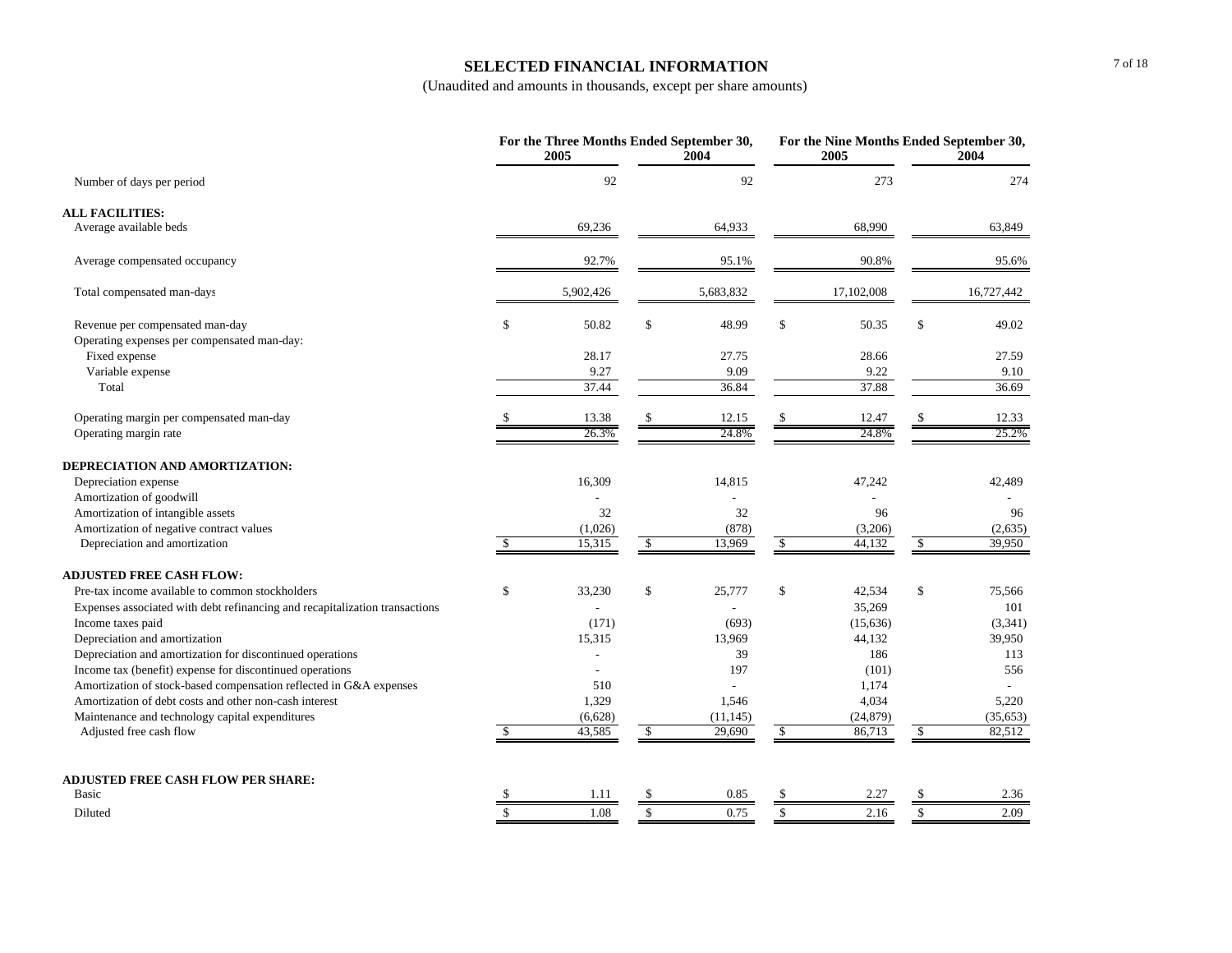#### **SELECTED FINANCIAL INFORMATION**

|                                             | For the Three Months Ended September 30,<br>2005 |              | 2004      |             | For the Nine Months Ended September 30,<br>2005<br>2004 |    |            |  |
|---------------------------------------------|--------------------------------------------------|--------------|-----------|-------------|---------------------------------------------------------|----|------------|--|
| <b>MANAGED ONLY FACILITIES:</b>             |                                                  |              |           |             |                                                         |    |            |  |
| Management revenue                          | \$<br>85,882                                     | \$           | 81,299    | \$          | 246,115                                                 | \$ | 235,069    |  |
| Operating expenses:                         |                                                  |              |           |             |                                                         |    |            |  |
| Fixed expense                               | 51,631                                           |              | 49,126    |             | 153,954                                                 |    | 143,466    |  |
| Variable expense                            | 18,014                                           |              | 17,555    |             | 53,649                                                  |    | 50,585     |  |
| Total                                       | 69,645                                           |              | 66,681    |             | 207,603                                                 |    | 194,051    |  |
| Contribution                                | 16,237                                           | \$           | 14,618    | \$          | 38,512                                                  | \$ | 41,018     |  |
| Average available beds                      | 25,284                                           |              | 23,250    |             | 25,038                                                  |    | 22,590     |  |
| Average compensated occupancy               | 97.4%                                            |              | 104.3%    |             | 96.7%                                                   |    | 103.3%     |  |
| Total compensated man-days                  | 2,266,306                                        |              | 2,231,003 |             | 6,608,938                                               |    | 6,392,107  |  |
| Revenue per compensated man-day             | \$<br>37.90                                      | \$           | 36.44     | \$          | 37.24                                                   | \$ | 36.77      |  |
| Operating expenses per compensated man-day: |                                                  |              |           |             |                                                         |    |            |  |
| Fixed expense                               | 22.78                                            |              | 22.02     |             | 23.29                                                   |    | 22.44      |  |
| Variable expense                            | 7.95                                             |              | 7.87      |             | 8.12                                                    |    | 7.91       |  |
| Total                                       | 30.73                                            |              | 29.89     |             | 31.41                                                   |    | 30.35      |  |
| Operating margin per compensated man-day    | 7.17                                             |              | 6.55      |             | 5.83                                                    |    | 6.42       |  |
| Operating margin rate                       | 18.9%                                            |              | 18.0%     |             | 15.7%                                                   |    | 17.5%      |  |
| <b>OWNED AND MANAGED FACILITIES:</b>        |                                                  |              |           |             |                                                         |    |            |  |
| Management revenue                          | \$<br>214,096                                    | \$           | 197,136   | \$          | 615,018                                                 | \$ | 584,984    |  |
| Operating expenses:                         |                                                  |              |           |             |                                                         |    |            |  |
| Fixed expense                               | 114,661                                          |              | 108,604   |             | 336,202                                                 |    | 318,110    |  |
| Variable expense                            | 36,681                                           |              | 34,093    |             | 104,097                                                 |    | 101,585    |  |
| Total                                       | 151,342                                          |              | 142,697   |             | 440,299                                                 |    | 419,695    |  |
| Contribution                                | 62,754                                           | \$           | 54,439    | \$          | 174,719                                                 | -S | 165,289    |  |
| Average available beds                      | 43,952                                           |              | 41,683    |             | 43,952                                                  |    | 41,259     |  |
| Average compensated occupancy               | 89.9%                                            |              | 90.0%     |             | 87.5%                                                   |    | 91.4%      |  |
| Total compensated man-days                  | 3,636,120                                        |              | 3,452,829 |             | 10,493,070                                              |    | 10,335,335 |  |
| Revenue per compensated man-day             | \$<br>58.88                                      | $\mathbb{S}$ | 57.09     | $\mathbb S$ | 58.61                                                   | \$ | 56.60      |  |
| Operating expenses per compensated man-day: |                                                  |              |           |             |                                                         |    |            |  |
| Fixed                                       | 31.53                                            |              | 31.45     |             | 32.04                                                   |    | 30.78      |  |
| Variable                                    | 10.09                                            |              | 9.87      |             | 9.92                                                    |    | 9.83       |  |
| Total                                       | 41.62                                            |              | 41.32     |             | 41.96                                                   |    | 40.61      |  |
| Operating margin per compensated man-day    | 17.26                                            | S            | 15.77     | \$          | 16.65                                                   | \$ | 15.99      |  |
| Operating margin rate                       | 29.3%                                            |              | 27.6%     |             | 28.4%                                                   |    | 28.3%      |  |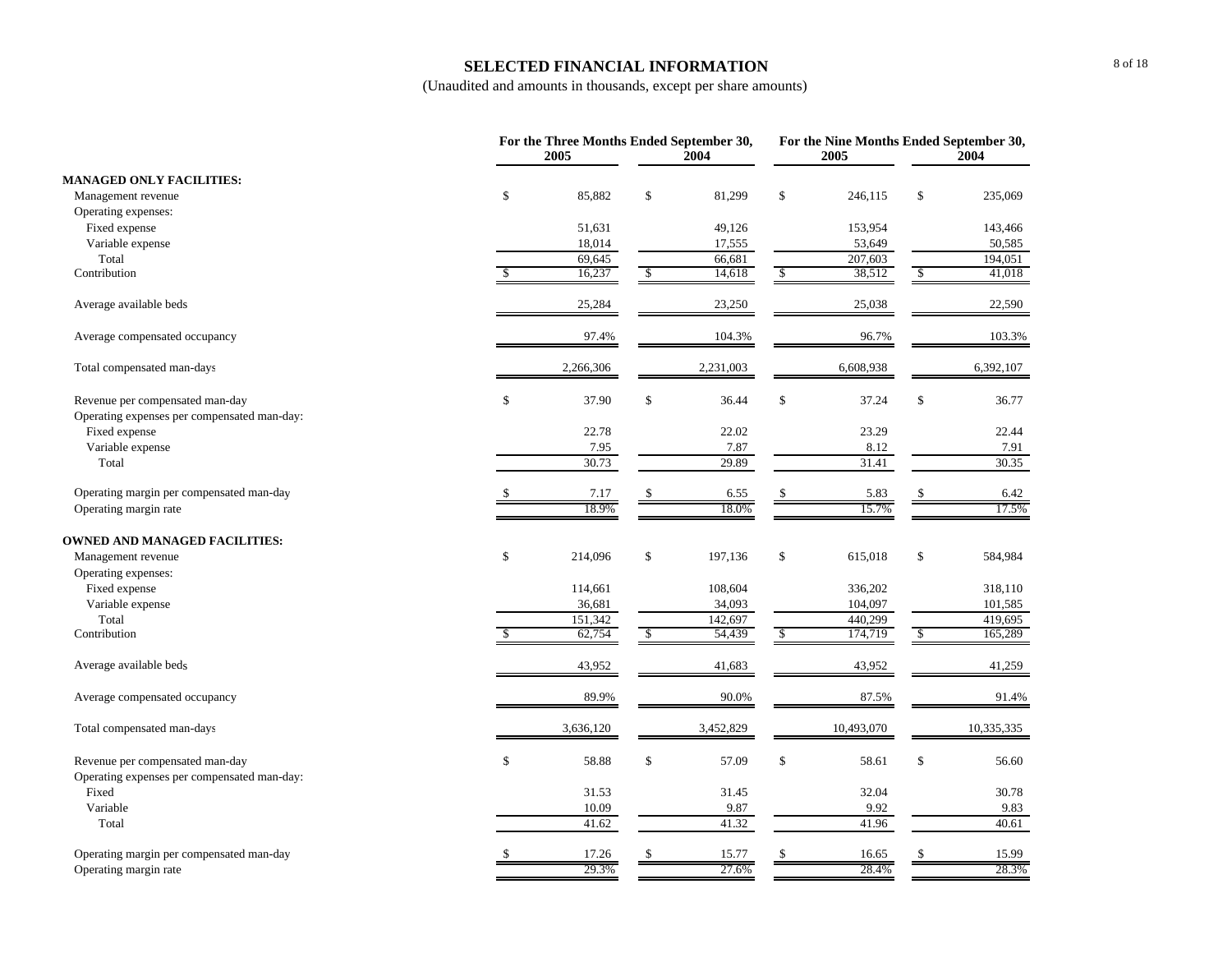#### **ANALYSIS OF OUTSTANDING DEBT**

(Unaudited and amounts in thousands)

|                                  | Outstanding<br><b>Balance</b><br>12/31/2004 | Outstanding<br><b>Balance</b><br>9/30/2005 | <b>Stated</b><br><b>Interest</b><br>Rate | <b>Effective</b><br><b>Interest</b><br>1)<br>Rate | Callable/<br><b>Maturity</b><br>Date<br>Redeemable |                                                                                                                                                                                                       |
|----------------------------------|---------------------------------------------|--------------------------------------------|------------------------------------------|---------------------------------------------------|----------------------------------------------------|-------------------------------------------------------------------------------------------------------------------------------------------------------------------------------------------------------|
| <b>Fixed Rate:</b>               |                                             |                                            |                                          |                                                   |                                                    |                                                                                                                                                                                                       |
| \$250.0 Million Senior Notes     | \$<br>250,000                               | \$                                         | 9.875%                                   | 10.42%                                            | May 2009                                           |                                                                                                                                                                                                       |
| \$250.0 Million Senior Notes     | 250,000                                     | 250,000                                    | 7.50%                                    | 7.88%                                             | May 2011                                           | On or prior to May 1, 2006, 35% redeemable at 107.5% with<br>proceeds from equity offerings; on or after May 1, 2007, 100%<br>redeemable at various premium prices until May 1, 2009 at par           |
| \$200.0 Million Senior Notes     | 201,839                                     | 201,621                                    | 7.50%                                    | 7.65%                                             | May 2011                                           | On or prior to May 1, 2006, 35% redeemable at 107.5% with<br>proceeds from equity offerings; on or after May 1, 2007, 100%<br>redeemable at various premium prices until May 1, 2009 at par           |
| \$375.0 Million Senior Notes     |                                             | 375,000                                    | 6.25%                                    | 6.50%                                             | March 2013                                         | On or prior to March 15, 2008, 35% redeemable at 106.25% with<br>proceeds from equity offerings; on or after March 15, 2009, 100%<br>redeemable at various premium prices until March 15, 2011 at par |
| \$30.0 Million Convertible Notes | 30,000                                      |                                            | 4.00%                                    | 4.02%                                             | February 2007                                      |                                                                                                                                                                                                       |
| Other Debt                       | 321                                         | 186                                        | Various                                  | Various                                           | Various                                            |                                                                                                                                                                                                       |
| <b>Total Fixed Rate Debt</b>     | 732,160                                     | 826,807                                    |                                          |                                                   |                                                    |                                                                                                                                                                                                       |
| <b>Floating Rate:</b>            |                                             |                                            |                                          |                                                   |                                                    |                                                                                                                                                                                                       |
| Lehman Credit Facility, Term     | 270,135                                     | 2)<br>139,300                              |                                          |                                                   | March 31, 2008                                     |                                                                                                                                                                                                       |
| \$125.0 Million Revolver         |                                             | 3)<br>20,000                               |                                          |                                                   | March 31, 2006                                     |                                                                                                                                                                                                       |
| <b>Total Floating Rate Debt</b>  | 270,135                                     | 4)<br>159,300                              | 6.04%                                    | 6.90%                                             |                                                    |                                                                                                                                                                                                       |
| <b>Grand Total Debt</b>          | 1,002,295                                   | 986,107                                    | 6.79%                                    | 7.15%                                             | 5.74                                               | 5)                                                                                                                                                                                                    |

<sup>1)</sup> Includes amortization of debt issuance costs, net of debt premiums.

<sup>2)</sup> The variable interest rate on the Term portion of the Lehman Credit Facility is LIBOR + 1.75%.

 $3)$  The variable interest rate is LIBOR + 1.50%. As of September 30, 2005, the Company had outstanding letters of credit totaling \$38.6 million, reducing the available borrowing capacity to \$66.4 million.

<sup>4)</sup> The stated and effective interest rates reflect the combined interest expense and amortization of debt issuance costs on both the term portion of the Lehman Credit Facility and the revolver.

5) Represents the weighted average debt maturity in years.

## *Debt Maturity Schedule:*

| Year              | <b>Total Debt</b><br><b>Maturing</b> | % of Debt<br><b>Maturing</b> | % of Debt<br><b>Maturing</b> |
|-------------------|--------------------------------------|------------------------------|------------------------------|
| 2005              | \$<br>469                            | 0.05%                        | 0.05%                        |
| 2006              | 21,829                               | 2.21%                        | 2.26%                        |
| 2007              | 103,540                              | 10.50%                       | 12.76%                       |
| 2008              | 34,590                               | 3.51%                        | 16.27%                       |
| 2009              | 290                                  | 0.03%                        | 16.30%                       |
| <b>Thereafter</b> | 825,389                              | 83.70%                       | 100.00%                      |
|                   | 986,107<br>\$                        | 100.00%                      |                              |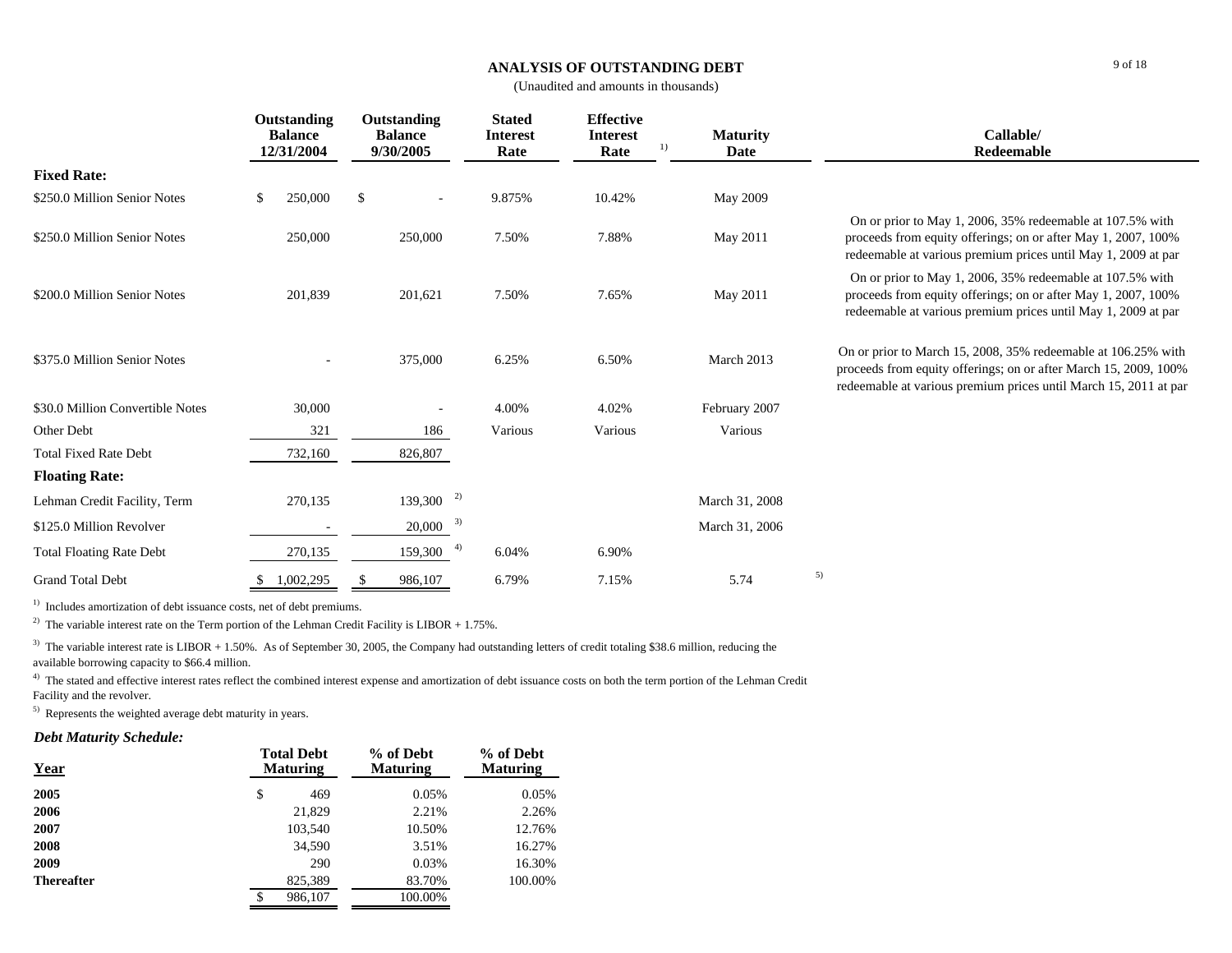## **SELECTED OPERATING RATIOS**

## (Unaudited and amounts in thousands, except per share amounts)

|                                                                                                         |               | <b>For the Three Months Ended</b> | September 30, |                   | <b>For the Nine Months Ended</b><br>September 30, |                   |    |                    |  |
|---------------------------------------------------------------------------------------------------------|---------------|-----------------------------------|---------------|-------------------|---------------------------------------------------|-------------------|----|--------------------|--|
|                                                                                                         | 2005          |                                   |               | 2004              |                                                   | 2005              |    | 2004               |  |
| <b>COVERAGE RATIOS:</b>                                                                                 |               |                                   |               |                   |                                                   |                   |    |                    |  |
| Interest coverage ratio (Adjusted EBITDA/Interest incurred) (x)                                         |               | 3.8                               |               | 3.1               |                                                   | 3.3               |    | 3.1                |  |
| Debt service coverage ratio (Adjusted EBITDA/(Interest incurred $+$ Scheduled principal pmts)) (x)      |               | 3.7                               |               | 3.1               |                                                   | 3.2               |    | 3.1                |  |
| Fixed charge coverage ratio (Adjusted EBITDA/(Interest incurred + Scheduled prin pmts + Pfd dist.)) (x) |               | 3.7                               |               | 3.1               |                                                   | 3.2               |    | 3.0                |  |
| Senior debt coverage ratio (Senior debt/Annualized Adjusted EBITDA) (x)                                 |               | 3.9                               |               | 4.3               |                                                   | 4.3               |    | 4.3                |  |
| Total debt and preferred stock coverage ratio (Total debt and pfd stk/Annualized Adjusted EBITDA) (x)   |               | 3.9                               |               | 4.5               |                                                   | 4.3               |    | 4.5                |  |
| Accounts receivable turnover (Annualized revenues/Accounts receivable) (x)                              |               | 7.0                               |               | 7.2               |                                                   | 6.7               |    | 7.1                |  |
| <b>DEBT/EQUITY RATIOS:</b>                                                                              |               |                                   |               |                   |                                                   |                   |    |                    |  |
| Total debt/Total market capitalization                                                                  |               | 38.6%                             |               | 44.6%             |                                                   | 38.6%             |    | 44.6%              |  |
| Total debt/Equity market capitalization                                                                 |               | 62.8%                             |               | 80.5%             |                                                   | 62.8%             |    | 80.5%              |  |
| Total debt/Book equity capitalization                                                                   |               | 111.1%                            |               | 125.9%            |                                                   | 111.1%            |    | 125.9%             |  |
| Total debt/Gross book value of real estate assets                                                       |               | 48.1%                             |               | 51.4%             |                                                   | 48.1%             |    | 51.4%              |  |
| <b>RETURN ON INVESTMENT RATIOS:</b>                                                                     |               |                                   |               |                   |                                                   |                   |    |                    |  |
| Annualized return on operating real estate investments                                                  |               |                                   |               |                   |                                                   |                   |    |                    |  |
| (Annualized Adjusted EBITDA/Average operating real estate investments (undepreciated book value)*)      |               | 12.5%                             |               | 11.6%             |                                                   | 11.3%             |    | 11.8%              |  |
| Annualized return on total assets                                                                       |               |                                   |               |                   |                                                   |                   |    |                    |  |
| (Annualized Adjusted EBITDA/Average total assets (undepreciated book value)*)                           |               | 10.7%                             |               | 9.9%              |                                                   | 9.6%              |    | 9.9%               |  |
| <b>OVERHEAD RATIOS:</b>                                                                                 |               |                                   |               |                   |                                                   |                   |    |                    |  |
| Annualized general & administrative expenses/Average total assets (undepreciated book value)*           |               | 2.4%                              |               | 2.2%              |                                                   | 2.3%              |    | 2.1%               |  |
| General & administrative expenses/Total revenues                                                        |               | 4.7%                              |               | 4.3%              |                                                   | 4.6%              |    | 4.2%               |  |
| <u>INTEREST EXPENSE, NET</u>                                                                            |               |                                   |               |                   |                                                   |                   |    |                    |  |
| Interest income from continuing operations                                                              | \$            | (1,404)                           | \$            | (975)             | \$                                                | (3,803)           | \$ | (2,912)            |  |
| Interest incurred                                                                                       |               | 16,773                            |               | 18,008            |                                                   | 51,703            |    | 53,949             |  |
| Amortization of debt costs and other non-cash interest                                                  |               | 1,329                             |               | 1,546             |                                                   | 4,034             |    | 5,220              |  |
| Capitalized interest<br>Interest expense, net                                                           | $\mathcal{S}$ | (1, 425)<br>15,273                | \$            | (1,748)<br>16,831 | \$                                                | (3,689)<br>48,245 | \$ | (4, 448)<br>51,809 |  |
|                                                                                                         |               |                                   |               |                   |                                                   |                   |    |                    |  |
| <b>EBITDA CALCULATION:</b>                                                                              |               |                                   |               |                   |                                                   |                   |    |                    |  |
| Net income                                                                                              | \$            | 20,793                            | \$            | 17,008            | \$                                                | 26,717            | \$ | 47,616             |  |
| Interest expense, net                                                                                   |               | 15,273                            |               | 16,831            |                                                   | 48,245            |    | 51,809             |  |
| Depreciation and amortization                                                                           |               | 15.315                            |               | 13,969            |                                                   | 44,132            |    | 39,950             |  |
| Income tax (benefit) expense                                                                            |               | 12,437                            |               | 8,769             |                                                   | 15,817            |    | 29,412             |  |
| (Income) loss from discontinued operations, net of taxes                                                |               | $\overline{a}$                    |               | (374)             |                                                   | 193               |    | (906)              |  |
| <b>EBITDA</b>                                                                                           |               | 63,818                            |               | 56,203            |                                                   | 135,104           |    | 167,881            |  |
| Expenses associated with debt refinancing and recapitalization transactions                             |               |                                   |               | $\sim$            |                                                   | 35,269            |    | 101                |  |
| <b>ADJUSTED EBITDA</b>                                                                                  | \$            | 63,818                            | \$            | 56,203            | \$                                                | 170,373           | \$ | 167,982            |  |

*\*Calculated as a simple average (beginning of period plus end of period divided by 2)*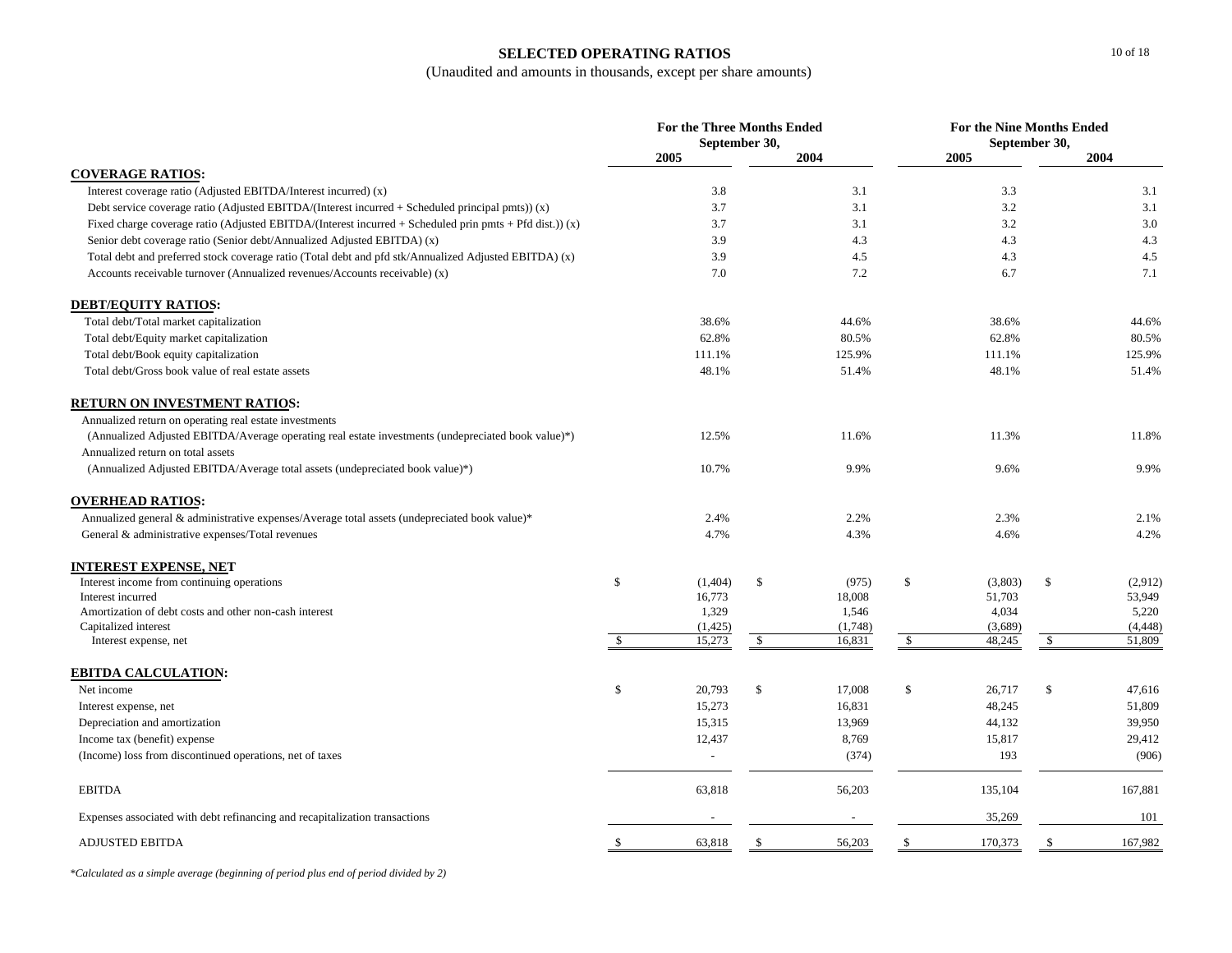| <b>Facility Name</b>                                               | <b>Year Constructed</b><br>(A) | <b>Primary Customer</b> | Design<br>Capacity $(B)$ | <b>Security</b><br>Level | <b>Facility Type</b><br>(C) | Term     | Remaining<br><b>Renewal Options</b><br><b>(D)</b> | Compensated<br>Occupancy % for the<br><b>Ouarter ended 9/30/05</b> |
|--------------------------------------------------------------------|--------------------------------|-------------------------|--------------------------|--------------------------|-----------------------------|----------|---------------------------------------------------|--------------------------------------------------------------------|
| <b>Owned and Managed Facilities:</b>                               |                                |                         |                          |                          |                             |          |                                                   |                                                                    |
| Central Arizona Detention Center<br>Florence, Arizona              | 1994, 1998                     | <b>USMS</b>             | 2,304                    | Multi                    | Detention                   | May-06   | $(2)$ 1 year                                      | 139.86%                                                            |
| Eloy Detention Center<br>Eloy, Arizona                             | 1995, 1996                     | BOP, ICE                | 1,500                    | Low                      | Detention                   | Feb-06   | $(3)$ 1 year                                      | 94.55%                                                             |
| <b>Florence Correctional Center</b><br>Florence, Arizona           | 1999, 2004                     | State of Alaska         | 1,824                    | Multi                    | Correctional                | $Jun-08$ | $(6)$ 1 year                                      | 87.58%                                                             |
| California City Correctional Center<br>California City, California | 1999                           | <b>BOP</b>              | 2,304                    | Medium                   | Correctional                | $Sep-06$ | $(4)$ 1 year                                      | 113.67%                                                            |
| San Diego Correctional Facility (E)<br>San Diego, California       | 1999, 2000                     | ICE                     | 1,216                    | Minimum/<br>Medium       | Detention                   | $Jun-08$ | $(5)$ 3 year                                      | 100.00%                                                            |
| Bent County Correctional Facility<br>Las Animas, Colorado          | 1992, 1997                     | State of Colorado       | 700                      | Medium                   | Correctional                | $Jun-06$ | $(2)$ 1 year                                      | 97.53%                                                             |
| Crowley County Correctional Facility<br>Olney Springs, Colorado    | 1998, 2004                     | State of Colorado       | 1,794                    | Medium                   | Correctional                | $Jun-06$ | $(2)$ 1 year                                      | 53.79%                                                             |
| Huerfano County Correctional Center (F)<br>Walsenburg, Colorado    | 1997                           | State of Colorado       | 752                      | Medium                   | Correctional                | $Jun-06$ | $(2)$ 1 year                                      | 93.97%                                                             |
| Kit Carson Correctional Center<br>Burlington, Colorado             | 1998                           | State of Colorado       | 768                      | Medium                   | Correctional                | $Jun-06$ | $(2)$ 1 year                                      | 99.60%                                                             |
| Coffee Correctional Facility (G)<br>Nicholls, Georgia              | 1998, 1999                     | State of Georgia        | 1,524                    | Medium                   | Correctional                | $Jul-05$ | $(14)$ 1 year                                     | 97.99%                                                             |
| McRae Correctional Facility<br>McRae, Georgia                      | 2000, 2002                     | <b>BOP</b>              | 1,524                    | Low                      | Correctional                | $Dec-05$ | $(7)$ 1 year                                      | 99.14%                                                             |
| Stewart County Correctional Facility (H)<br>Lumpkin, Georgia       | 2004                           |                         | 273                      | Medium                   | Correctional                |          |                                                   | 0.00%                                                              |
| Wheeler Correctional Facility (G)<br>Alamo, Georgia                | 1998, 1999                     | State of Georgia        | 1,524                    | Medium                   | Correctional                | $Jul-05$ | $(14)$ 1 year                                     | 97.73%                                                             |
| Leavenworth Detention Center<br>Leavenworth, Kansas                | 1992, 2000, 2004               | <b>USMS</b>             | 767                      | Maximum                  | Detention                   | $Dec-05$ |                                                   | 119.38%                                                            |
| Lee Adjustment Center<br>Beattyville, Kentucky                     | 1990                           | State of Vermont        | 816                      | Minimum/<br>Medium       | Correctional                | $Jun-07$ |                                                   | 88.01%                                                             |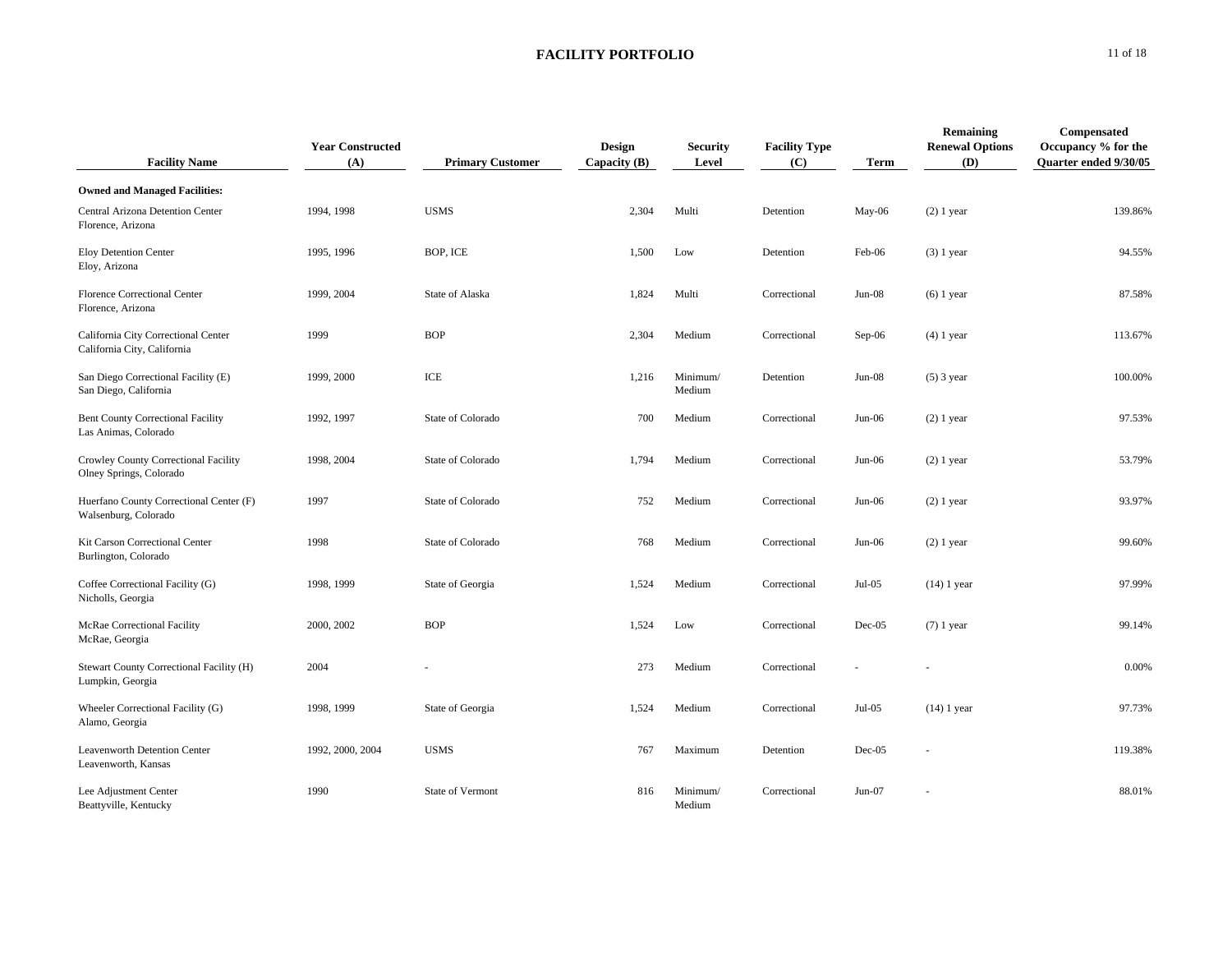| <b>Facility Name</b>                                                   | <b>Year Constructed</b><br>(A) | <b>Primary Customer</b>   | Design<br>Capacity $(B)$ | <b>Security</b><br>Level | <b>Facility Type</b><br>(C) | <b>Term</b> | <b>Remaining</b><br><b>Renewal Options</b><br>(D) | Compensated<br>Occupancy % for the<br><b>Ouarter ended 9/30/05</b> |
|------------------------------------------------------------------------|--------------------------------|---------------------------|--------------------------|--------------------------|-----------------------------|-------------|---------------------------------------------------|--------------------------------------------------------------------|
| Marion Adjustment Center<br>St. Mary, Kentucky                         | 1955, 1988                     | Commonwealth of Kentucky  | 826                      | Minimum                  | Correctional                | Dec-07      | $(3)$ 2 year                                      | 97.41%                                                             |
| Otter Creek Correctional Center (I)<br>Wheelwright, Kentucky           | 1993                           | Commonwealth of Kentucky  | 656                      | Minimum/<br>Medium       | Correctional                | $Jul-07$    | $(4)$ 2 year                                      | 27.84%                                                             |
| Prairie Correctional Facility<br>Appleton, Minnesota                   | 1991                           | State of Minnesota        | 1,550                    | Medium                   | Correctional                | $Jun-06$    | $(1)$ 1 year                                      | 65.02%                                                             |
| Tallahatchie County Correctional Facility (J)<br>Tutwiler, Mississippi | 2000                           | State of Hawaii           | 1,104                    | Medium                   | Correctional                | $Jun-06$    |                                                   | 90.47%                                                             |
| Crossroads Correctional Center (K)<br>Shelby, Montana                  | 1999                           | State of Montana          | 568                      | Multi                    | Correctional                | Aug-07      | $(6)$ 2 year                                      | 95.48%                                                             |
| Cibola County Corrections Center<br>Milan, New Mexico                  | 1994, 1999                     | <b>BOP</b>                | 1,129                    | Low                      | Correctional                | $Sep-06$    | $(4)$ 1 year                                      | 100.07%                                                            |
| New Mexico Women's Correctional Facility<br>Grants, New Mexico         | 1989, 2000                     | State of New Mexico       | 596                      | Multi                    | Correctional                | $Jun-09$    |                                                   | 106.78%                                                            |
| <b>Torrance County Detention Facility</b><br>Estancia, New Mexico      | 1990, 1997                     | <b>USMS</b>               | 910                      | Multi                    | Detention                   | Indefinite  |                                                   | 95.74%                                                             |
| Northeast Ohio Correctional Center<br>Youngstown, Ohio                 | 1997                           | <b>BOP</b>                | 2,016                    | Low                      | Correctional                | May-09      | $(3)$ 2 year                                      | 65.56%                                                             |
| Cimarron Correctional Facility (L)<br>Cushing, Oklahoma                | 1997                           | State of Oklahoma         | 960                      | Medium                   | Correctional                | $Jun-06$    | $(3)$ 1 year                                      | 100.53%                                                            |
| Davis Correctional Facility (L)<br>Holdenville, Oklahoma               | 1996                           | State of Oklahoma         | 960                      | Medium                   | Correctional                | $Jun-06$    | $(3)$ 1 year                                      | 100.86%                                                            |
| Diamondback Correctional Facility<br>Watonga, Oklahoma                 | 1998, 2000                     | State of Arizona          | 2,160                    | Medium                   | Correctional                | $Jun-06$    | $(1)$ 1 year                                      | 93.68%                                                             |
| North Fork Correctional Facility (M)<br>Sayre, Oklahoma                | 1998                           |                           | 1,440                    | Medium                   | Correctional                |             |                                                   | 0.00%                                                              |
| West Tennessee Detention Facility<br>Mason, Tennessee                  | 1990, 1996                     | <b>USMS</b>               | 600                      | Multi                    | Detention                   | Feb-06      | $(1)$ 1 year                                      | 76.64%                                                             |
| Shelby Training Center (N)<br>Memphis, Tennessee                       | 1986, 1995                     | Shelby County, TN         | 200                      | Secure                   | Juvenile                    | Apr- $15$   |                                                   | 91.38%                                                             |
| Whiteville Correctional Facility (O)<br>Whiteville, Tennessee          | 1998                           | <b>State of Tennessee</b> | 1,536                    | Medium                   | Correctional                | $Sep-05$    | $(2)$ 1 year                                      | 96.78%                                                             |
| <b>Bridgeport Pre-Parole Transfer Facility</b><br>Bridgeport, Texas    | 1989                           | State of Texas            | 200                      | Medium                   | Correctional                | Feb-07      | $(4)$ 1 year                                      | 98.06%                                                             |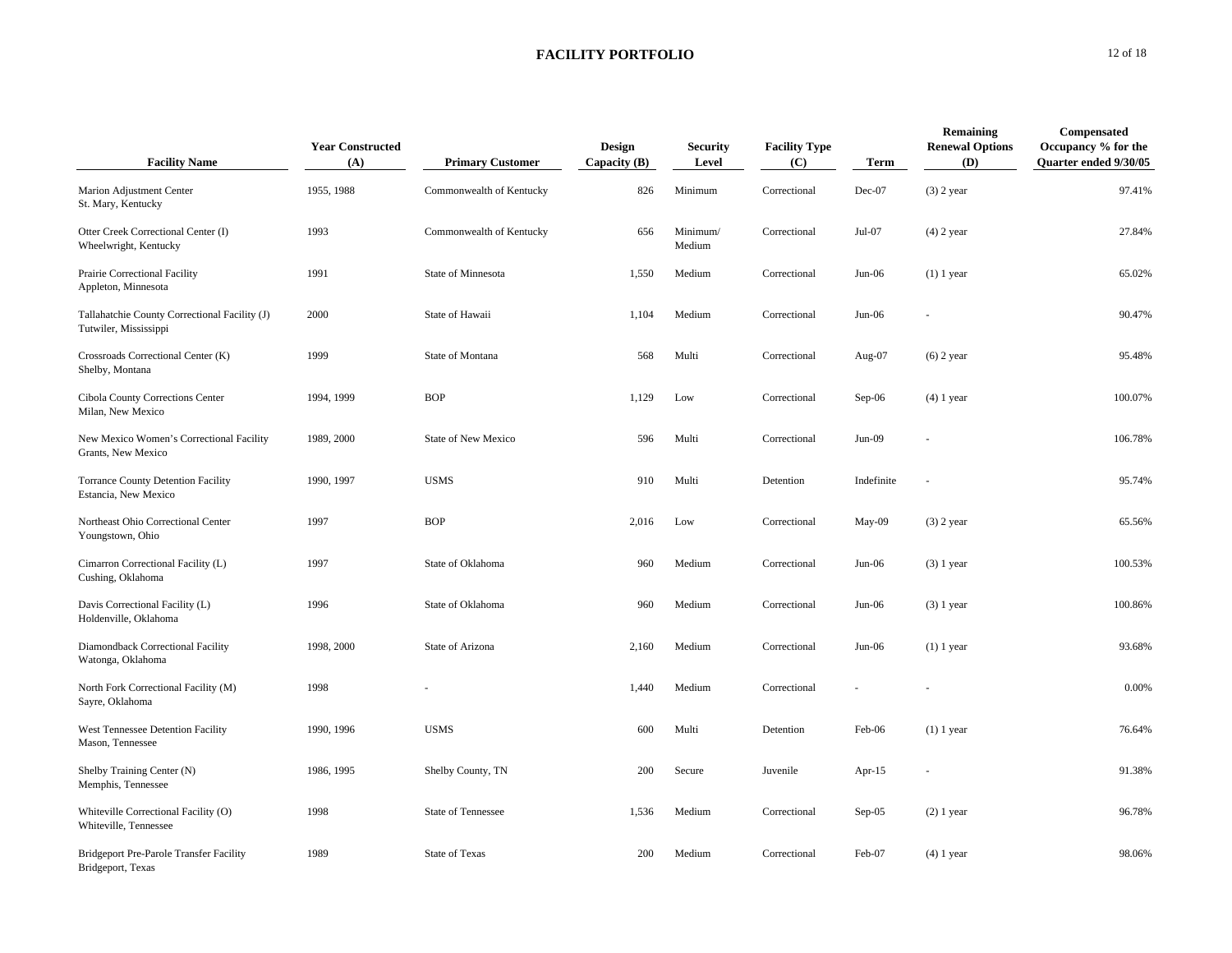| <b>Facility Name</b>                                                                     | <b>Year Constructed</b><br>(A) | <b>Primary Customer</b> | <b>Design</b><br>Capacity $(B)$ | <b>Security</b><br>Level | <b>Facility Type</b><br>(C) | <b>Term</b> | Remaining<br><b>Renewal Options</b><br>(D) | Compensated<br>Occupancy % for the<br>Quarter ended 9/30/05 |
|------------------------------------------------------------------------------------------|--------------------------------|-------------------------|---------------------------------|--------------------------|-----------------------------|-------------|--------------------------------------------|-------------------------------------------------------------|
| <b>Eden Detention Center</b><br>Eden, Texas                                              | 1990                           | <b>BOP</b>              | 1,225                           | Low                      | Correctional                | Apr-06      | $(1)$ 1 year                               | 115.14%                                                     |
| <b>Houston Processing Center</b><br>Houston, Texas                                       | 1984, 2005                     | ICE                     | 905                             | Medium                   | Detention                   | $Sep-06$    | $(2)$ 1 year                               | 90.72%                                                      |
| Laredo Processing Center<br>Laredo, Texas                                                | 1985, 1990                     | ICE                     | 258                             | Minimum/<br>Medium       | Detention                   | $Dec-09$    | Indefinite                                 | 146.07%                                                     |
| Webb County Detention Center<br>Laredo, Texas                                            | 1998                           | <b>USMS</b>             | 480                             | Medium                   | Detention                   | Feb-06      |                                            | 107.47%                                                     |
| Mineral Wells Pre-Parole Transfer Facility<br>Mineral Wells, Texas                       | 1995                           | <b>State of Texas</b>   | 2,103                           | Minimum                  | Correctional                | Feb-07      | $(4)$ 1 year                               | 96.87%                                                      |
| T. Don Hutto Correctional Center<br>Taylor, Texas                                        | 1997                           | <b>USMS</b>             | 480                             | Minimum                  | Correctional                | $Nov-05$    | Indefinite                                 | 22.86%                                                      |
| D.C. Correctional Treatment Facility (P)<br>Washington D.C.                              | 1992                           | District of Columbia    | 1,500                           | Medium                   | Detention                   | $Mar-17$    |                                            | 76.98%                                                      |
| Total design capacity for Owned and Managed Facilities (39 Owned and Managed Facilities) |                                |                         | 43,952                          |                          |                             |             |                                            |                                                             |
| <b>Managed Only Facilities:</b>                                                          |                                |                         |                                 |                          |                             |             |                                            |                                                             |
| <b>Bay Correctional Facility</b><br>Panama City, Florida                                 | N/A                            | State of Florida        | 750                             | Medium                   | Correctional                | $Jun-07$    |                                            | 99.52%                                                      |
| Bay County Jail and Annex<br>Panama City, Florida                                        | N/A                            | Bay County, FL          | 1,150                           | Multi                    | Detention                   | Sep-06      |                                            | 79.11%                                                      |
| Citrus County Detention Facility<br>Lecanto, Florida                                     | N/A                            | Citrus County, FL       | 400                             | Multi                    | Detention                   | $Sep-15$    | $(1)$ 5 year                               | 105.76%                                                     |
| Gadsden Correctional Institution<br>Quincy, Florida                                      | N/A                            | State of Florida        | 1,036                           | Minimum/<br>Medium       | Correctional                | $Jun-07$    |                                            | 99.51%                                                      |
| Hernando County Jail<br>Brooksville, Florida                                             | N/A                            | Hernando County, FL     | 348                             | Multi                    | Detention                   | $Oct-10$    |                                            | 142.49%                                                     |
| Lake City Correctional Facility<br>Lake City, Florida                                    | N/A                            | State of Florida        | 893                             | Secure                   | Correctional                | $Jun-06$    |                                            | 99.95%                                                      |
| Idaho Correctional Center<br>Boise, Idaho                                                | N/A                            | State of Idaho          | 1,270                           | Minimum/<br>Medium       | Correctional                | $Jun-09$    |                                            | 100.88%                                                     |
| Marion County Jail<br>Indianapolis, Indiana                                              | N/A                            | Marion County, IN       | 1,030                           | Multi                    | Detention                   | Aug-05      |                                            | 95.27%                                                      |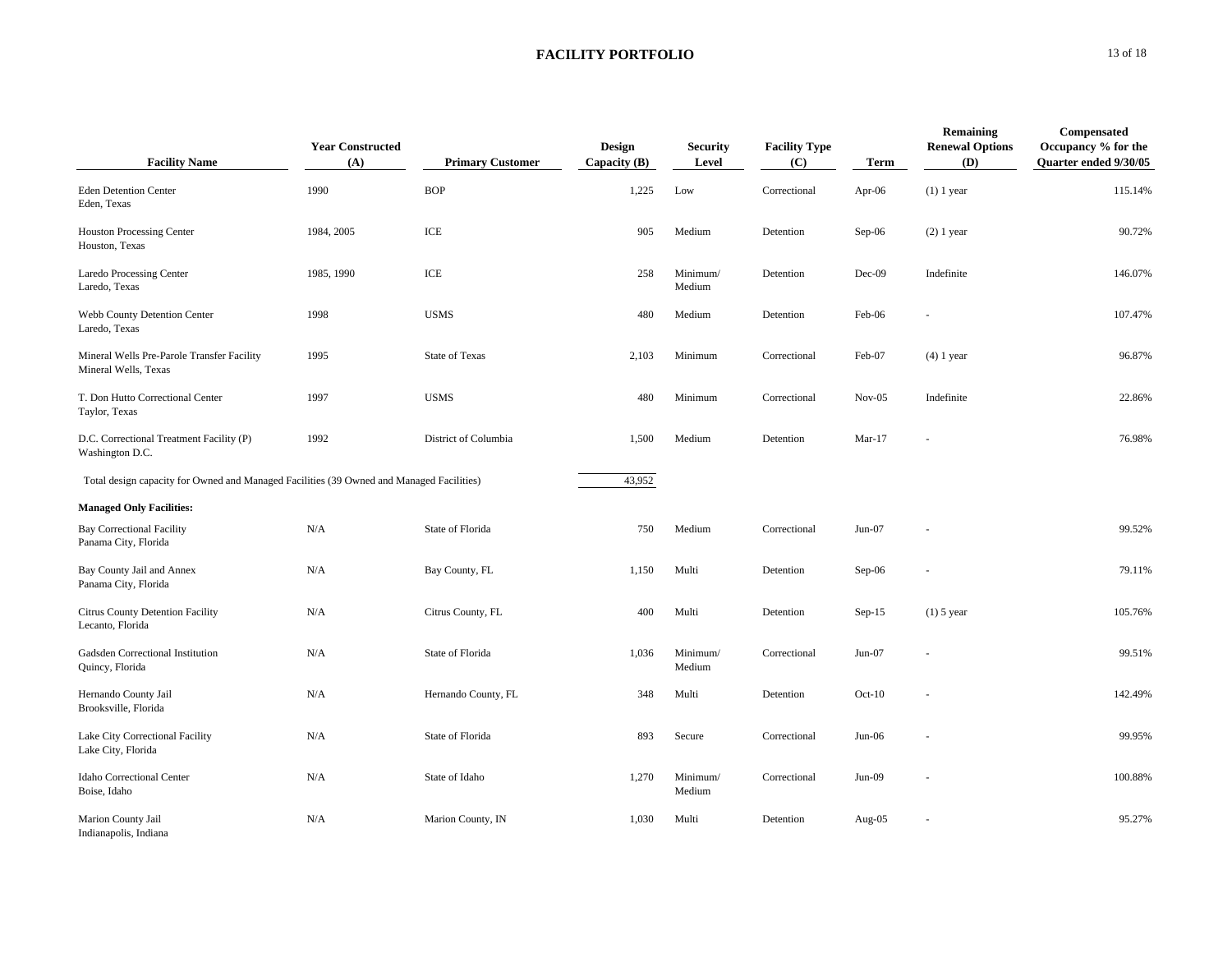| <b>Facility Name</b>                                             | <b>Year Constructed</b><br>(A) | <b>Primary Customer</b>   | <b>Design</b><br>Capacity $(B)$ | <b>Security</b><br>Level | <b>Facility Type</b><br>(C) | <b>Term</b> | Remaining<br><b>Renewal Options</b><br><b>(D)</b> | Compensated<br>Occupancy % for the<br>Quarter ended 9/30/05 |
|------------------------------------------------------------------|--------------------------------|---------------------------|---------------------------------|--------------------------|-----------------------------|-------------|---------------------------------------------------|-------------------------------------------------------------|
| Winn Correctional Center<br>Winnfield, Louisiana                 | N/A                            | State of Louisiana        | 1,538                           | Medium/<br>Maximum       | Correctional                | Sep-06      | $(1)$ 2 year                                      | 101.80%                                                     |
| Delta Correctional Facility<br>Greenwood, Mississippi            | N/A                            | State of Mississippi      | 1,172                           | Minimum/<br>Medium       | Correctional                | $Jul-05$    | $(1)$ 2 year                                      | 93.67%                                                      |
| Wilkinson County Correctional Facility<br>Woodville, Mississippi | N/A                            | State of Mississippi      | 1,000                           | Medium                   | Correctional                | $Sep-05$    | $(3)$ 1 year                                      | 98.33%                                                      |
| Elizabeth Detention Center<br>Elizabeth, New Jersey              | N/A                            | ICE                       | 300                             | Minimum                  | Detention                   | $Sep-08$    | $(5)$ 3 year                                      | 100.00%                                                     |
| <b>Silverdale Facilities</b><br>Chattanooga, Tennessee           | N/A                            | Hamilton County, TN       | 918                             | Multi                    | Detention                   | Feb-07      | Indefinite                                        | 92.93%                                                      |
| South Central Correctional Center<br>Clifton, Tennessee          | N/A                            | <b>State of Tennessee</b> | 1,676                           | Medium                   | Correctional                | Jul-07      |                                                   | 96.90%                                                      |
| Metro-Davidson County Detention Facility<br>Nashville, Tennessee | N/A                            | Davidson County, TN       | 1,092                           | Multi                    | Detention                   | Jul-06      | $(2)$ 1 year                                      | 85.17%                                                      |
| Hardeman County Correctional Facility<br>Whiteville, Tennessee   | N/A                            | <b>State of Tennessee</b> | 2.016                           | Medium                   | Correctional                | $Jul-07$    |                                                   | 97.27%                                                      |
| B. M. Moore Correctional Center<br>Overton, Texas                | N/A                            | <b>State of Texas</b>     | 500                             | Minimum/<br>Medium       | Correctional                | $Jan-07$    | $(2)$ 1 year                                      | 99.77%                                                      |
| <b>Bartlett State Jail</b><br>Bartlett, Texas                    | N/A                            | <b>State of Texas</b>     | 1,001                           | Minimum/<br>Medium       | Correctional                | Jan-07      | $(4)$ 1 year                                      | 99.79%                                                      |
| Bradshaw State Jail<br>Henderson, Texas                          | N/A                            | <b>State of Texas</b>     | 1,980                           | Minimum/<br>Medium       | Correctional                | $Jan-07$    | $(4)$ 1 year                                      | 99.66%                                                      |
| Dawson State Jail<br>Dallas, Texas                               | N/A                            | <b>State of Texas</b>     | 2,216                           | Minimum/<br>Medium       | Correctional                | $Jan-07$    | $(4)$ 1 year                                      | 97.44%                                                      |
| <b>Diboll Correctional Center</b><br>Diboll, Texas               | N/A                            | <b>State of Texas</b>     | 518                             | Minimum/<br>Medium       | Correctional                | $Jan-07$    | $(2)$ 1 year                                      | 99.90%                                                      |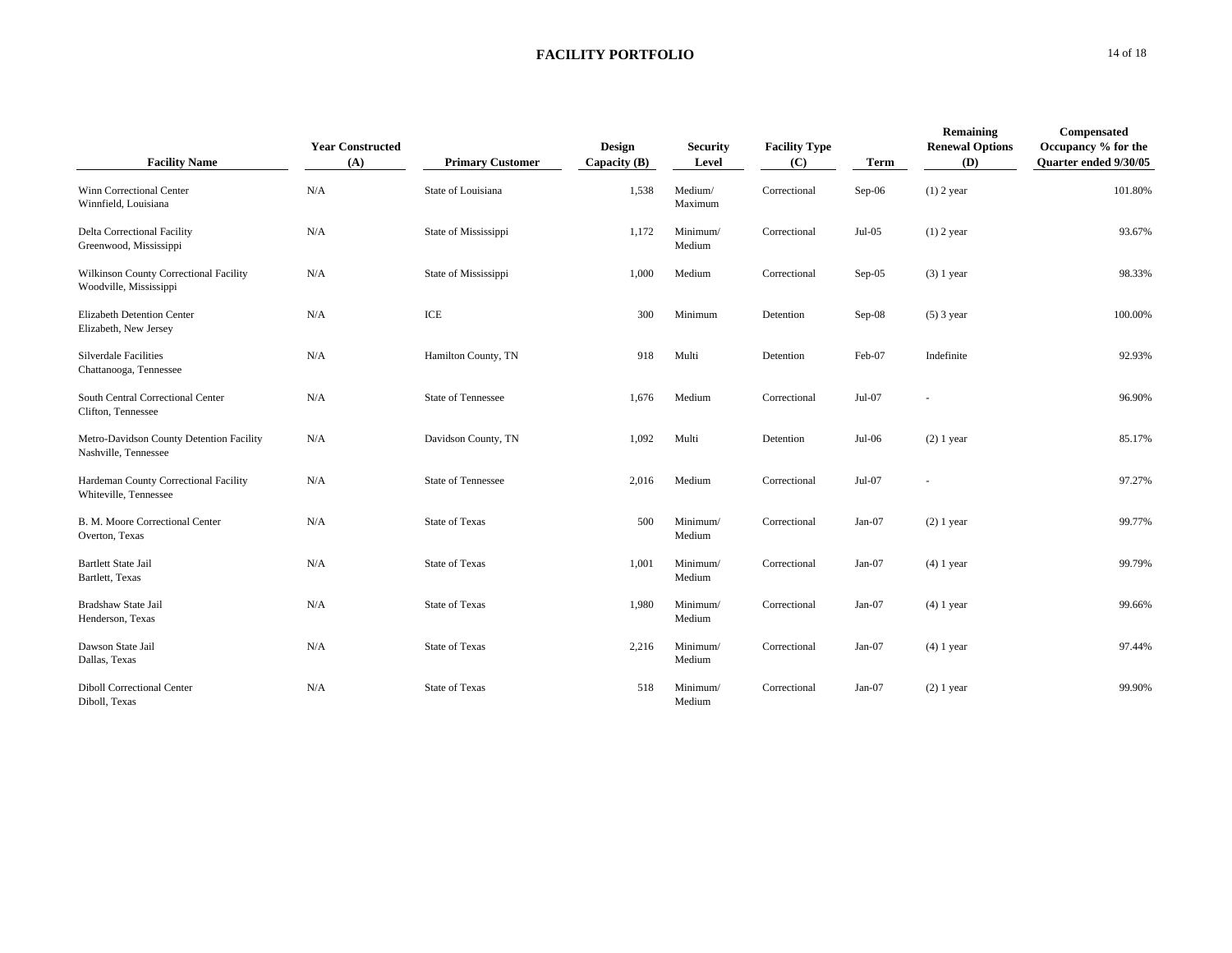| <b>Facility Name</b>                                                           | <b>Year Constructed</b><br>(A) | <b>Primary Customer</b>             | <b>Design</b><br>Capacity $(B)$ | <b>Security</b><br>Level | <b>Facility Type</b><br>(C) | Term     | Remaining<br><b>Renewal Options</b><br>(D) | Compensated<br>Occupancy % for the<br>Quarter ended 9/30/05 |
|--------------------------------------------------------------------------------|--------------------------------|-------------------------------------|---------------------------------|--------------------------|-----------------------------|----------|--------------------------------------------|-------------------------------------------------------------|
| Liberty County Jail/Juvenile Center<br>Liberty, Texas                          | N/A                            | Liberty County, Texas               | 380                             | Multi                    | Detention                   | $Jan-07$ | $(1)$ 3 year                               | 88.85%                                                      |
| Lindsey State Jail<br>Jacksboro, Texas                                         | N/A                            | <b>State of Texas</b>               | 1,031                           | Minimum/<br>Medium       | Correctional                | $Jan-07$ | $(4)$ 1 year                               | 99.29%                                                      |
| Willacy State Jail<br>Raymondville, Texas                                      | N/A                            | <b>State of Texas</b>               | 1,069                           | Minimum/<br>Medium       | Correctional                | $Jan-07$ | $(4)$ 1 year                               | 98.12%                                                      |
| Total design capacity for Managed Only Facilities (24 Managed Only Facilities) |                                |                                     | 25,284                          |                          |                             |          |                                            |                                                             |
| <b>Total design capacity for All Facilities</b>                                |                                |                                     | 69,236                          |                          |                             |          |                                            |                                                             |
| <b>Leased Facilities:</b>                                                      |                                |                                     |                                 |                          |                             |          |                                            |                                                             |
| Leo Chesney Correctional Center<br>Live Oak, California                        | 1989                           | <b>Cornell Corrections</b>          | 240                             | Minimum                  | Owned/Leased                | $Jun-06$ | $\overline{\phantom{a}}$                   | N/A                                                         |
| Queensgate Correctional Facility<br>Cincinnati, Ohio                           | 1906                           | Hamilton County, OH                 | 850                             | Medium                   | Owned/Leased                | Feb-06   | $(1)$ 1 year                               | N/A                                                         |
| Community Education Partners (Q)<br>Houston, Texas                             | N/A                            | <b>Community Education Partners</b> |                                 | Non-secure               | Owned/Leased                | $Jun-08$ | $(3)$ 5 year                               | N/A                                                         |

(A) The year constructed represents the initial completion of the facility's construction, as well as significant additions to the facility that occurred at a later date.

(B) Design capacity measures the number of beds, and accordingly, the number of inmates each facility is designed to accommodate. Facilities housing detainees on a short term basis may exceed the original intended design capacity for sentenced inmates due to the lower level of services required by detainees in custody for a brief period. From time to time, we may evaluate the design capacity of our facilities based on the customers using the facilities, and the ability to reconfigure space with minimal capital outlays. We believe design capacity is an appropriate measure for evaluating prison operations, because the revenue generated by each facility is based on a per diem or monthly rate per inmate housed at the facility paid by the corresponding contracting governmental entity.

(C) We manage numerous facilities that have more than a single function (i.e., housing both long-term sentenced adult prisoners and pre-trial detainees). The primary functional categories into which facility types are identified was determined by the relative size of prisoner populations in a particular facility on September 30, 2005. If, for example, a 1,000-bed facility housed 900 adult prisoners with sentences in excess of one year and 100 pre-trial detainees, the primary functional category to which it would be assigned would be that of correction facilities and not detention facilities. It should be understood that the primary functional category to which multi-user facilities are assigned may change from time to time.

(D) Remaining renewal options represents the number of renewals options, if applicable, and the remaining term of each option renewal.

(E) The facility is subject to a ground lease with the County of San Diego whereby the initial lease term is 18 years from the commencement of the contract, as defined. The County has the right to

buy out all, or designated portions of, the premises at various times prior to the expiration of the term at a price generally equal to the cost of the premises, or the designated portion of the premises,

less an allowance for the amortization over a 20-year period. Upon expiration of the lease, ownership of the facility automatically reverts to the County of San Diego.

(F) The facility is subject to a purchase option held by Huerfano County which grants Huerfano County the right to purchase the facility upon an early termination of the contract at a price generally equal to the cost of the facility plus 80% of the percentage increase in the Consumer Price Index, cumulated annually.

(G) The facility is subject to a purchase option held by the Georgia Department of Corrections, or GDOC, which grants the GDOC the right to purchase the facility for the lesser of the facility's depreciated book value or fair market value at any time during the term of the contract between us and the GDOC.

(H) During the fourth quarter of 2004, 273 beds were completed and available for use. The construction on the remaining 1,251 beds was completed and available for use in October 2005. We are currently pursuing new management contracts and other opportunities to take advantage of the beds that are available at the Stewart County Correctional Facility, but can provide no assurance that we will be successful in doing so.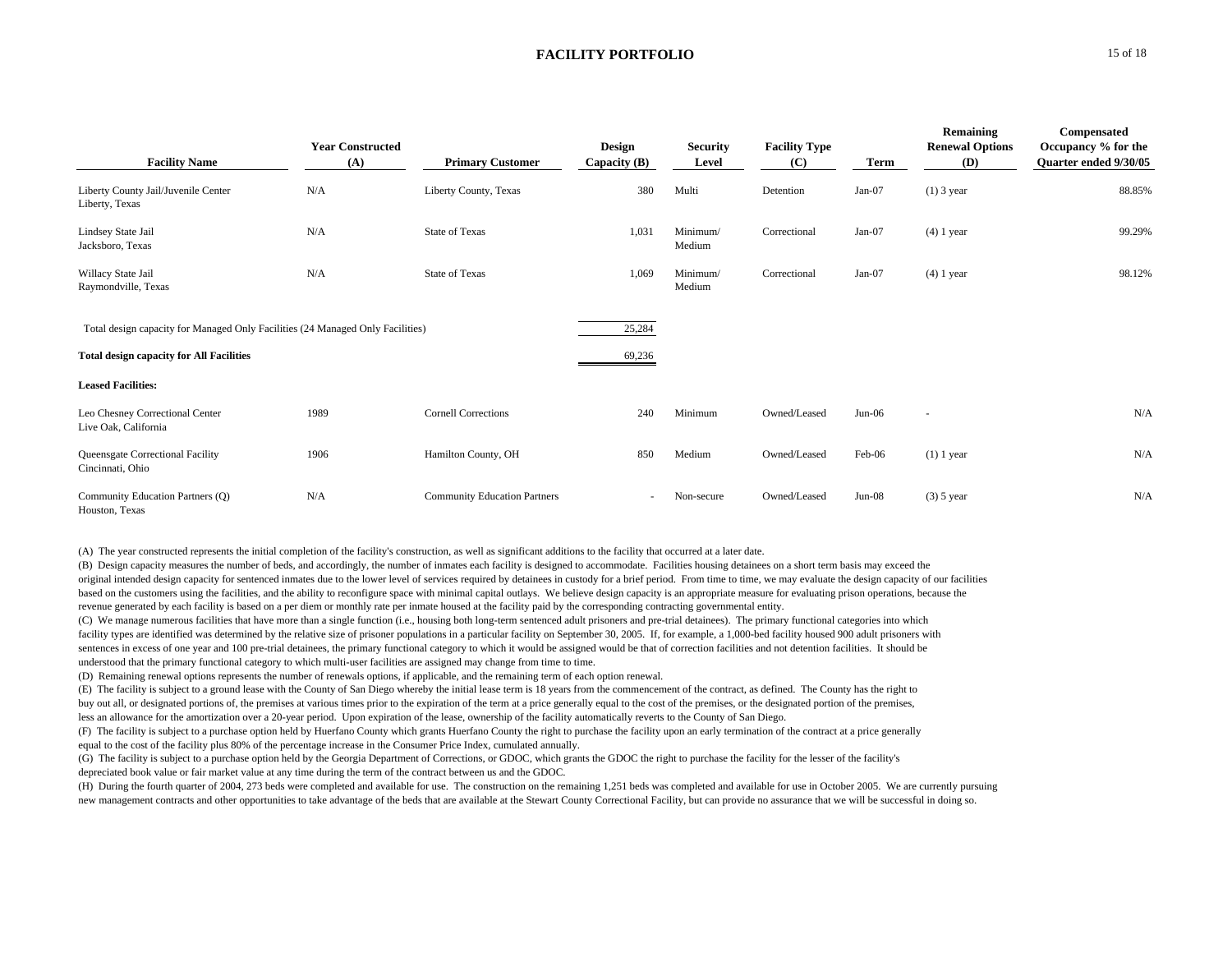|                      |                  |                            |              |          |                      |      | Remaining              | <b>Compensated</b>           |
|----------------------|------------------|----------------------------|--------------|----------|----------------------|------|------------------------|------------------------------|
|                      | Year Constructed |                            | Design       | Security | <b>Facility Type</b> |      | <b>Renewal Options</b> | Occupancy % for the          |
| <b>Facility Name</b> |                  | Primary<br><b>Customer</b> | Capacity (B) | Leve.    | $\alpha$             | Ferm | (D)                    | <b>Ouarter ended 9/30/05</b> |

(I) The facility is subject to a deed of conveyance with the city of Wheelwright, KY which includes provisions that would allow assumption of ownership by the city of Wheelwright under the following occurrences: (1) we cease to operate the facility for more than two years, (2) our failure to maintain at least one employee for a period of sixty consecutive days, and (3) a conversion to a maximum security facility based upon classification Kentucky Corrections Cabinet.

(J) The facility is subject to a purchase option held by the Tallahatchie County Correctional Authority which grants Tallahatchie County Correctional Authority the right to purchase the facility at any time during the contract at a price generally equal to the cost of the premises less an allowance for amortization over a 20-year period. During October 2005, we completed an amendment to extend the amortization period through 2035, which could be further extended to 2050 in the event we expand the facility by at least 200 beds.

(K) The State of Montana has an option to purchase the facility generally at any time during the term of the contract with us at fair market value less the then present value of a pre-determined portion of per-diem payments made to us by the state of Montana.

(L) The facility is subject to a purchase option held by the Oklahoma Department of Corrections, or ODC, which grants the ODC the right to purchase the facility at its fair market value at any time. (M) During the third quarter of 2003, all of the Wisconsin inmates housed at the North Fork Correctional Facility were transferred to the Diamondback Correctional Facility in order to satisfy a contractual provision mandated by the state of Wisconsin. Upon completion of the inmate transfers, North Fork Correctional Facility was closed and will remain closed for an indefinite period of time. We are currently pursuing new management contracts and other opportunities to take advantage of the beds that are available at the North Fork Correctional Facility, but can provide no assurance that we will be successful in doing so. (N) Upon conclusion of the thirty-year lease with Shelby County, Tennessee, the facility will become the property of Shelby County. Prior to such time, if the County terminates the lease without cause, or breaches the lease or the State fails to fund the contract, we may purchase the property for \$150,000. If we terminate the lease without cause, or breach the contract, we will be required to purchase the property for its fair market value as agreed to by the County and us.

(O) The state of Tennessee has the option to purchase the facility in the event of our bankruptcy, or upon an operational breach, as defined, at a price equal to the book value, as defined.

(P) The District of Columbia has the right to purchase the facility at any time during the term of the contract at a price generally equal to the present value of the remaining lease payments for the premises. Upon expiration of the lease, ownership of the facility automatically reverts to the District of Columbia.

(Q) The alternative educational facility is currently configured to accommodate 900 at-risk juveniles and may be expanded to accommodate a total of 1,400 at-risk juveniles.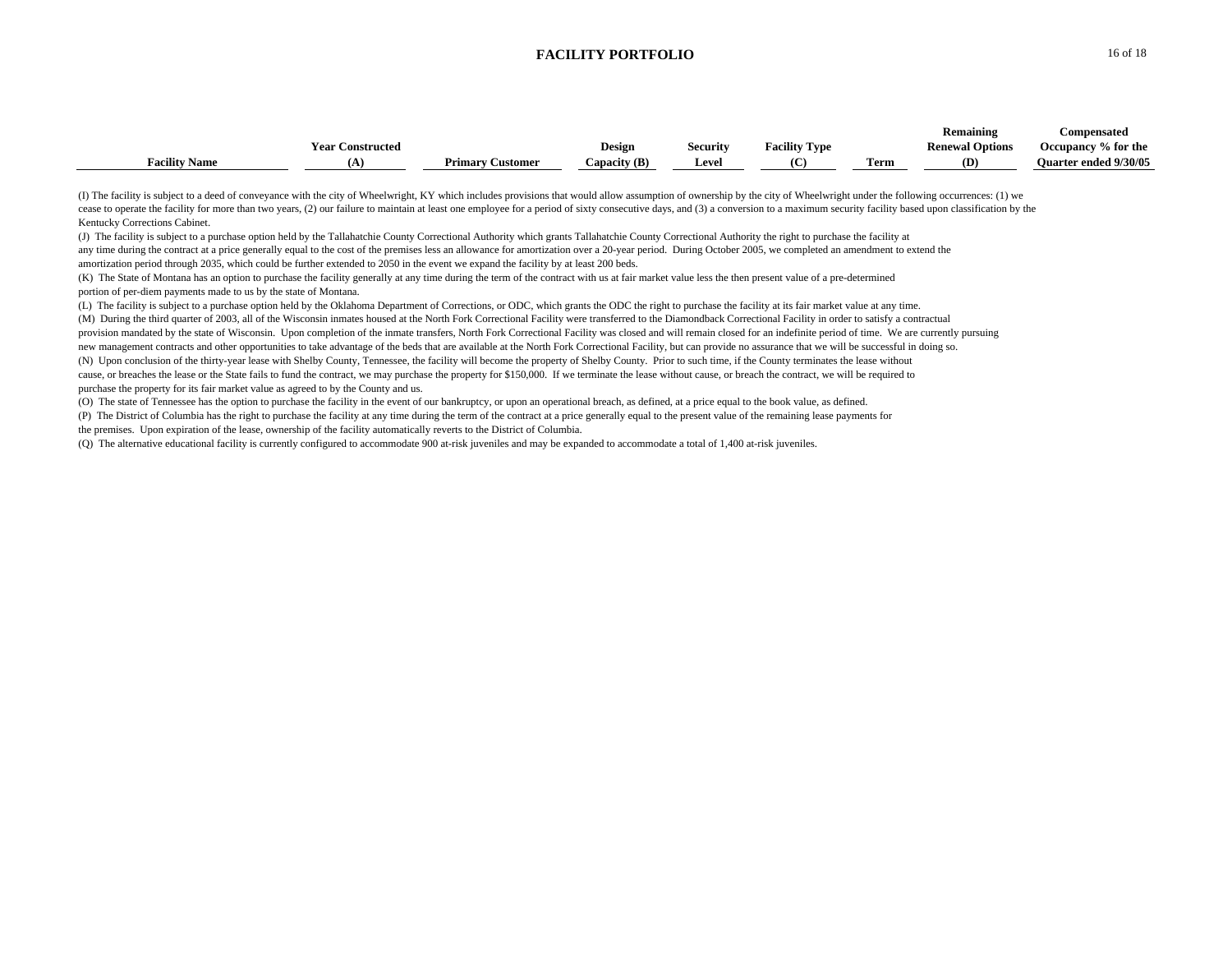#### **DIVERSIFICATION OF REVENUE**

(Unaudited and amounts in thousands)

| <b>Customer</b>                                   | <b>Management Revenue For</b><br>the Nine Months Ended<br><b>September 30, 2005</b> |         | <b>Percent of Management</b><br><b>Revenue For the Nine Months</b><br>Ended September 30, 2005 |  |
|---------------------------------------------------|-------------------------------------------------------------------------------------|---------|------------------------------------------------------------------------------------------------|--|
| <b>Bureau of Prisons</b>                          | \$                                                                                  | 141,886 | 16.48%                                                                                         |  |
| <b>United States Marshals</b>                     |                                                                                     | 132,736 | 15.41%                                                                                         |  |
| Texas                                             |                                                                                     | 69,263  | 8.04%                                                                                          |  |
| United States Immigration and Customs Enforcement |                                                                                     | 66,975  | 7.78%                                                                                          |  |
| Tennessee                                         |                                                                                     | 53,972  | 6.27%                                                                                          |  |
| Colorado                                          |                                                                                     | 40,905  | 4.75%                                                                                          |  |
| Florida                                           |                                                                                     | 39,062  | 4.54%                                                                                          |  |
| Georgia                                           |                                                                                     | 36,540  | 4.24%                                                                                          |  |
| Oklahoma                                          |                                                                                     | 22,949  | 2.66%                                                                                          |  |
| Hawaii                                            |                                                                                     | 21,466  | 2.49%                                                                                          |  |
|                                                   |                                                                                     | 625,754 | 72.67%                                                                                         |  |
| <b>Total Management Revenue</b>                   |                                                                                     | 861,133 | 100.00%                                                                                        |  |